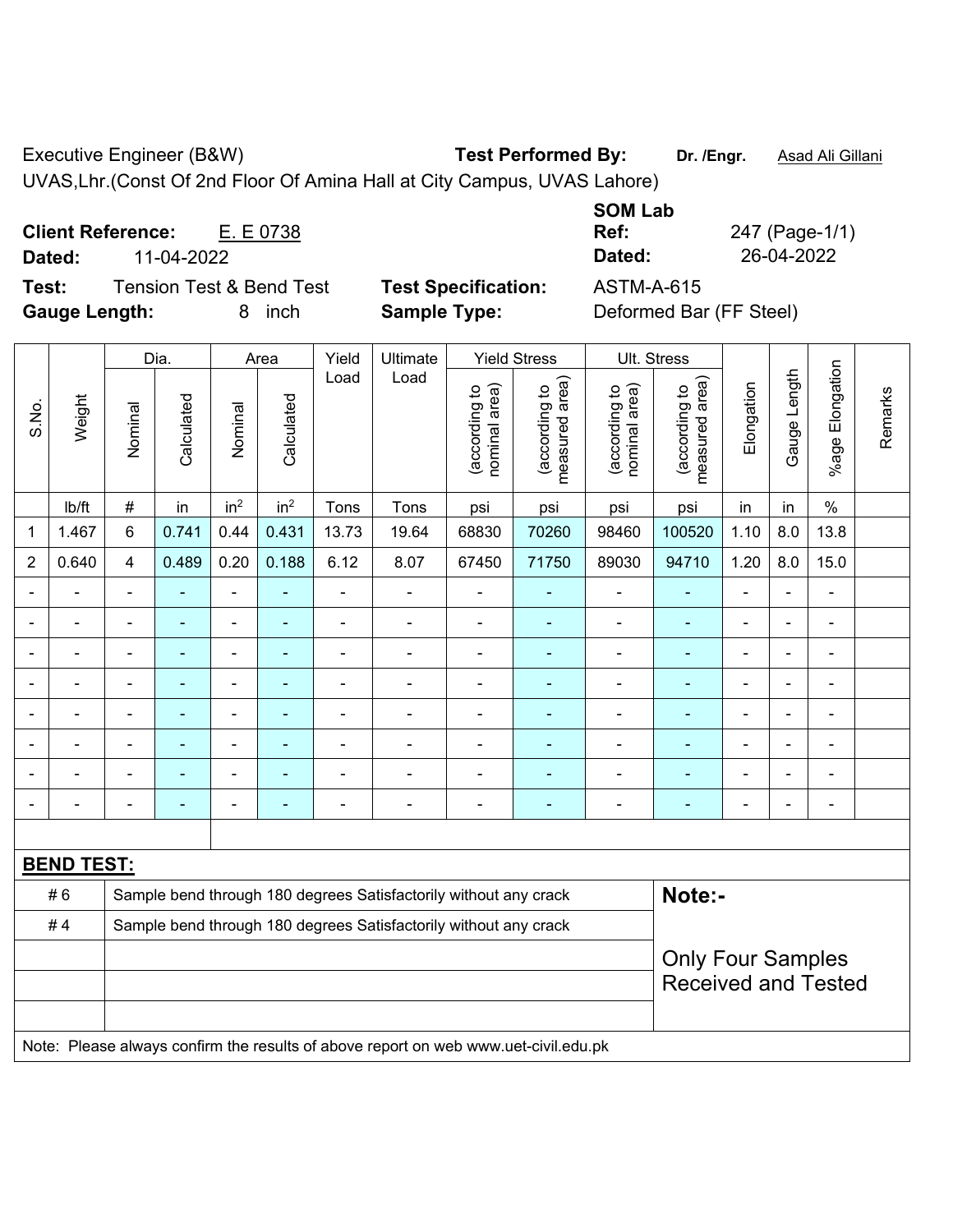Muhmmad Azhar **Test Performed By: Dr. /Engr.** Asad Ali Gillani

RE,Barrage,IBC.(Rehabilation And Modernization Of Islam Barrage)

| <b>Client Reference:</b> |            | IBC/RE/UET-005 |
|--------------------------|------------|----------------|
| Dated:                   | 22-04-2022 |                |
|                          |            |                |

**Test:** Tension Test & Bend Test **Test Specification:** ASTM-A-615 **Gauge Length:** 8 inch **Sample Type:** Deformed Bar (PAK Steel)

**SOM Lab Ref:** 248 (Page-1/2) **Dated:** 22-04-2022 **Dated:** 26-04-2022

|                |                   |                                                                                     | Dia.       |                 | Area            | Yield          | Ultimate                                                         |                                | <b>Yield Stress</b>             |                                | Ult. Stress                     |                |              |                       |         |
|----------------|-------------------|-------------------------------------------------------------------------------------|------------|-----------------|-----------------|----------------|------------------------------------------------------------------|--------------------------------|---------------------------------|--------------------------------|---------------------------------|----------------|--------------|-----------------------|---------|
| S.No.          | Weight            | Nominal                                                                             | Calculated | Nominal         | Calculated      | Load           | Load                                                             | nominal area)<br>(according to | (according to<br>measured area) | (according to<br>nominal area) | (according to<br>measured area) | Elongation     | Gauge Length | Elongation<br>$%$ age | Remarks |
|                | lb/ft             | #                                                                                   | in         | in <sup>2</sup> | in <sup>2</sup> | Tons           | Tons                                                             | psi                            | psi                             | psi                            | psi                             | in             | in           | $\frac{0}{0}$         |         |
| $\mathbf{1}$   | 2.583             | 8                                                                                   | 0.983      | 0.79            | 0.759           | 26.45          | 33.54                                                            | 73850                          | 76870                           | 93630                          | 97450                           | 1.30           | 8.0          | 16.3                  |         |
| $\overline{2}$ | 2.591             | 8                                                                                   | 0.984      | 0.79            | 0.761           | 26.10          | 33.13                                                            | 72850                          | 75630                           | 92490                          | 96010                           | 1.30           | 8.0          | 16.3                  |         |
| 3              | 2.589             | 8                                                                                   | 0.984      | 0.79            | 0.761           | 26.47          | 33.56                                                            | 73910                          | 76720                           | 93680                          | 97250                           | 1.40           | 8.0          | 17.5                  |         |
| 4              | 2.588             | 8                                                                                   | 0.984      | 0.79            | 0.761           | 26.68          | 33.49                                                            | 74480                          | 77310                           | 93490                          | 97050                           | 1.40           | 8.0          | 17.5                  |         |
| 5              | 0.596             | 4                                                                                   | 0.472      | 0.20            | 0.175           | 5.86           | 7.56                                                             | 64640                          | 73870                           | 83410                          | 95320                           | 0.90           | 8.0          | 11.3                  |         |
| 6              | 0.600             | 4                                                                                   | 0.473      | 0.20            | 0.176           | 5.81           | 7.56                                                             | 64080                          | 72810                           | 83410                          | 94780                           | 0.80           | 8.0          | 10.0                  |         |
| $\overline{7}$ | 0.598             | 4                                                                                   | 0.473      | 0.20            | 0.176           | 5.98           | 7.77                                                             | 65990                          | 74980                           | 85660                          | 97340                           | 1.10           | 8.0          | 13.8                  |         |
| 8              | 0.606             | 4                                                                                   | 0.476      | 0.20            | 0.178           | 6.22           | 7.90                                                             | 68570                          | 77050                           | 87120                          | 97890                           | 1.00           | 8.0          | 12.5                  |         |
|                |                   | $\blacksquare$                                                                      |            |                 |                 |                | $\frac{1}{2}$                                                    | $\blacksquare$                 |                                 |                                |                                 |                |              | $\blacksquare$        |         |
|                |                   |                                                                                     | ÷          | $\overline{a}$  | $\blacksquare$  | $\blacksquare$ | $\qquad \qquad \blacksquare$                                     | $\blacksquare$                 | $\blacksquare$                  | $\blacksquare$                 | $\blacksquare$                  | $\blacksquare$ |              | $\blacksquare$        |         |
|                |                   |                                                                                     |            |                 |                 |                |                                                                  |                                |                                 |                                |                                 |                |              |                       |         |
|                | <b>BEND TEST:</b> |                                                                                     |            |                 |                 |                |                                                                  |                                |                                 |                                |                                 |                |              |                       |         |
|                | #8                |                                                                                     |            |                 |                 |                | Sample bend through 180 degrees Satisfactorily without any crack |                                |                                 |                                | Note:-                          |                |              |                       |         |
|                | #4                | Sample bend through 180 degrees Satisfactorily without any crack                    |            |                 |                 |                |                                                                  |                                |                                 |                                |                                 |                |              |                       |         |
|                | #4                |                                                                                     |            |                 |                 |                | Sample bend through 180 degrees Satisfactorily without any crack |                                |                                 |                                | <b>Only Eleven Samples</b>      |                |              |                       |         |
|                |                   |                                                                                     |            |                 |                 |                |                                                                  |                                |                                 |                                | <b>Received and Tested</b>      |                |              |                       |         |
|                |                   |                                                                                     |            |                 |                 |                |                                                                  |                                |                                 |                                |                                 |                |              |                       |         |
|                |                   | Note: Please always confirm the results of above report on web www.uet-civil.edu.pk |            |                 |                 |                |                                                                  |                                |                                 |                                |                                 |                |              |                       |         |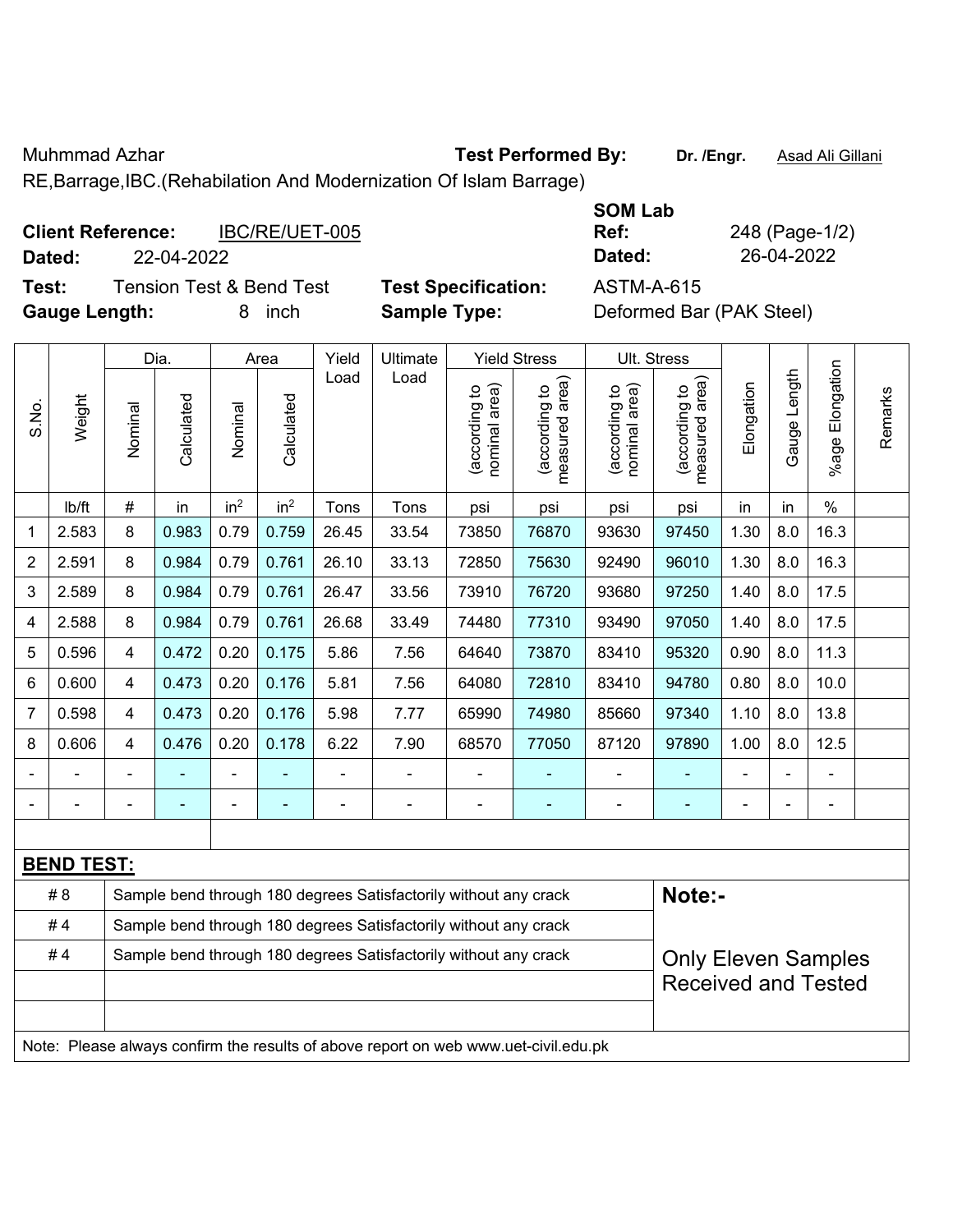S.No.

Weight

Nominal

Vominal

Muhmmad Azhar **Test Performed By: Dr. /Engr.** Asad Ali Gillani

Remarks

Remarks

RE,Barrage,IBC.(Rehabilation And Modernization Of Islam Barrage)

| <b>Client Reference:</b> | IBC/RE/UET-007 | Ref:   | 248 (Page-2/ |
|--------------------------|----------------|--------|--------------|
| Dated:                   | 22-04-2022     | Dated: | 26-04-2022   |

**Test:** Tension Test & Bend Test **Test Specification:** ASTM-A-615 **Gauge Length:** 8 inch **Sample Type:** Deformed Bar (PAK Steel)

**SOM Lab Ref:** 248 (Page-2/2)

Dia. | Area | Yield | Ultimate | Yield Stress | Ult. Stress %age Elongation %age Elongation Gauge Length Gauge Length Load Load (according to<br>measured area) measured area) (according to<br>measured area) measured area) (according to<br>nominal area) (according to<br>nominal area) **Elongation** nominal area) nominal area) Elongation (according to (according to (according to (according to **Calculated Calculated** Calculated Calculated Nominal Vominal | lb/ft | # | in | in<sup>2</sup> | in<sup>2</sup> | Tons | Tons | psi | psi | psi | psi | in | in | % 1 | 1.493 | 6 | 0.748 | 0.44 | 0.439 | 9.38 | 13.93 | 47010 | 47120 | 69850 | 70010 | 2.00 | 8.0 | 25.0 2 | 1.484 | 6 | 0.745 | 0.44 | 0.436 | 9.35 | 13.86 | 46860 | 47290 | 69490 | 70130 | 2.10 | 8.0 | 26.3 3 | 1.498 | 6 | 0.748 | 0.44 | 0.440 | 9.45 | 13.83 | 47370 | 47370 | 69340 | 69340 | 2.00 | 8.0 | 25.0 4 | 1.501 | 6 | 0.749 | 0.44 | 0.441 | 9.45 | 14.09 | 47370 | 47260 | 70620 | 70460 | 2.00 | 8.0 | 25.0 - - - - - - - - - - - - - - - - - - - - - - - - - - - - - - - - - - - - - - - - - - - - - - - - - - - - - - - - - - - -

**BEND TEST:**  # 6 Sample bend through 180 degrees Satisfactorily without any crack **Note:- Note:** #6 Sample bend through 180 degrees Satisfactorily without any crack Only Six Samples Received and Tested Note: Please always confirm the results of above report on web www.uet-civil.edu.pk

- - - - - - - - - - - - - - - - - - - - - - - - - - - - - -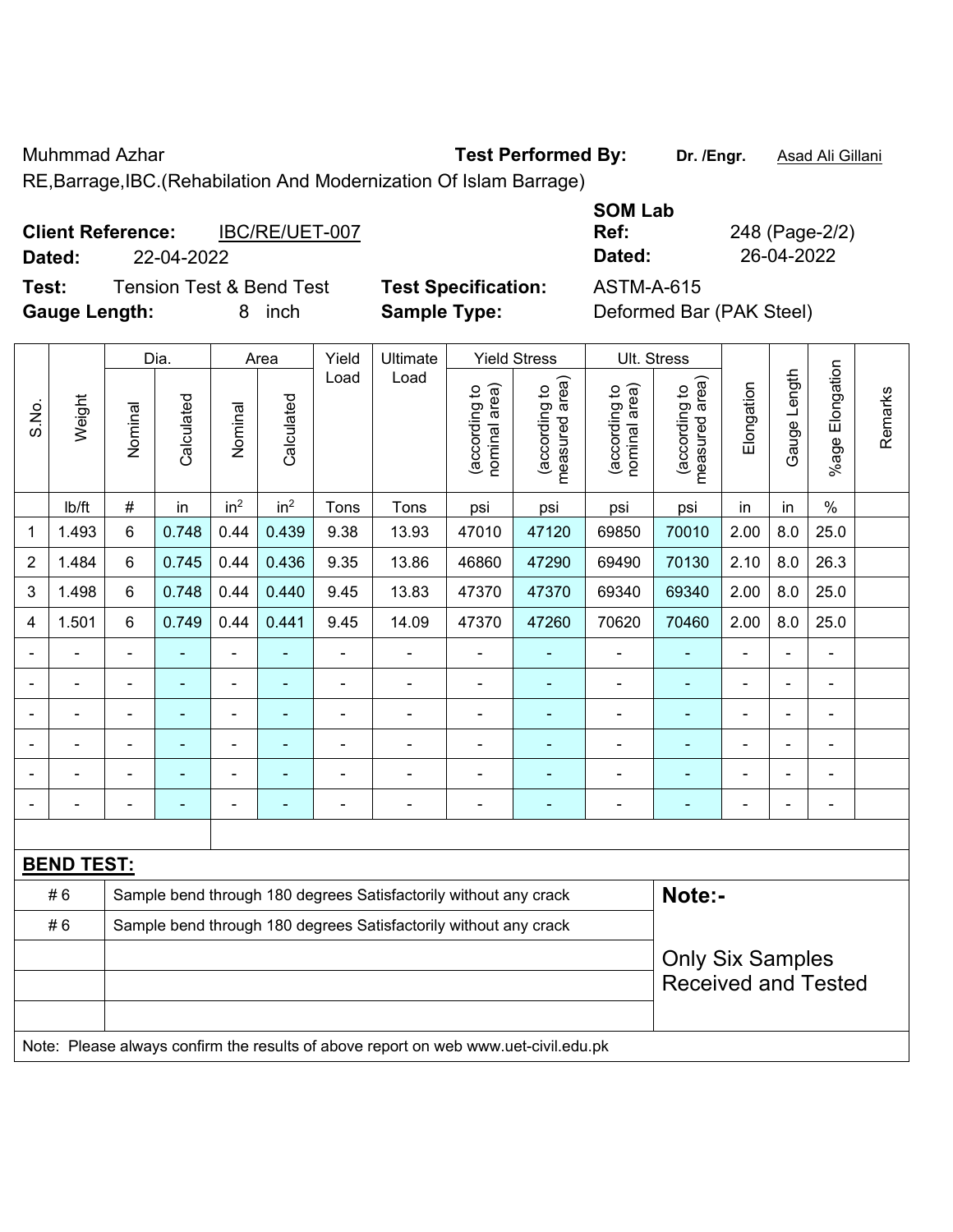Lahore.

### **Client Reference:** Nil

**Test:** Tension Test & Bend Test **Test Specification:** ASTM-A-615 **Gauge Length:** 8 inch **Sample Type:** Deformed Bar

| TVƏLT VITOTINGU DYT |  |  |
|---------------------|--|--|
|                     |  |  |
|                     |  |  |

**SOM Lab Ref:** 249 (Page-1/1) **Dated:** 26-04-2022 **Dated:** 26-04-2022

|                |                   |                          | Dia.                   |                          | Area            | Yield          | Ultimate                                                                            |                                | <b>Yield Stress</b>             |                                | Ult. Stress                     |                |                          |                          |         |
|----------------|-------------------|--------------------------|------------------------|--------------------------|-----------------|----------------|-------------------------------------------------------------------------------------|--------------------------------|---------------------------------|--------------------------------|---------------------------------|----------------|--------------------------|--------------------------|---------|
| S.No.          | Weight            | Nominal                  | Calculated             | Nominal                  | Calculated      | Load           | Load                                                                                | nominal area)<br>(according to | measured area)<br>(according to | nominal area)<br>(according to | measured area)<br>(according to | Elongation     | Gauge Length             | %age Elongation          | Remarks |
|                | lb/ft             | $\#$                     | in                     | in <sup>2</sup>          | in <sup>2</sup> | Tons           | Tons                                                                                | psi                            | psi                             | psi                            | psi                             | in             | in                       | $\%$                     |         |
| 1              | 1.388             | 6                        | 0.721                  | 0.44                     | 0.408           | 11.13          | 16.38                                                                               | 55800                          | 60170                           | 82110                          | 88550                           | 1.20           | 8.0                      | 15.0                     |         |
| $\overline{2}$ | 1.376             | 6                        | 0.717                  | 0.44                     | 0.404           | 11.08          | 16.28                                                                               | 55540                          | 60490                           | 81600                          | 88870                           | 1.60           | 8.0                      | 20.0                     |         |
| 3              | 1.337             | 6                        | 0.707                  | 0.44                     | 0.393           | 10.67          | 15.90                                                                               | 53500                          | 59900                           | 79710                          | 89240                           | 1.40           | 8.0                      | 17.5                     |         |
|                |                   | $\blacksquare$           |                        | $\blacksquare$           |                 |                |                                                                                     |                                |                                 | ۰                              |                                 |                | $\overline{\phantom{0}}$ |                          |         |
|                | $\blacksquare$    | $\overline{\phantom{0}}$ | $\blacksquare$         | $\blacksquare$           | ۰               | $\blacksquare$ | ÷                                                                                   | $\blacksquare$                 | ٠                               | ۰                              | $\blacksquare$                  | $\blacksquare$ | $\blacksquare$           | $\blacksquare$           |         |
|                |                   | ä,                       | ä,                     | $\blacksquare$           | ۰               | Ē,             | ÷                                                                                   | $\blacksquare$                 | $\blacksquare$                  | $\blacksquare$                 | $\blacksquare$                  | $\blacksquare$ | $\blacksquare$           | $\blacksquare$           |         |
|                | ÷                 | $\blacksquare$           | $\blacksquare$         | $\blacksquare$           | ÷               | $\blacksquare$ | $\frac{1}{2}$                                                                       | $\blacksquare$                 | $\blacksquare$                  | ۰                              | $\blacksquare$                  | $\blacksquare$ | $\blacksquare$           | $\overline{\phantom{a}}$ |         |
|                | $\blacksquare$    | ä,                       | $\blacksquare$         |                          | ÷               | $\blacksquare$ | ÷,                                                                                  | $\blacksquare$                 | $\blacksquare$                  | ÷,                             |                                 |                | $\blacksquare$           | $\blacksquare$           |         |
|                |                   |                          |                        |                          |                 |                | ÷                                                                                   | $\blacksquare$                 | $\blacksquare$                  | $\blacksquare$                 | $\blacksquare$                  |                |                          |                          |         |
|                |                   | $\overline{\phantom{0}}$ |                        | $\overline{\phantom{0}}$ |                 |                |                                                                                     |                                | $\blacksquare$                  | ۰                              | $\blacksquare$                  | $\blacksquare$ | Ē,                       | $\blacksquare$           |         |
|                |                   |                          |                        |                          |                 |                |                                                                                     |                                |                                 |                                |                                 |                |                          |                          |         |
|                | <b>BEND TEST:</b> |                          |                        |                          |                 |                |                                                                                     |                                |                                 |                                |                                 |                |                          |                          |         |
|                |                   |                          | No Bend test performed |                          |                 |                |                                                                                     |                                |                                 |                                | Note:-                          |                |                          |                          |         |
|                |                   |                          |                        |                          |                 |                |                                                                                     |                                |                                 |                                |                                 |                |                          |                          |         |
|                |                   |                          |                        |                          |                 |                |                                                                                     |                                |                                 |                                | <b>Only Three Samples</b>       |                |                          |                          |         |
|                |                   |                          |                        |                          |                 |                |                                                                                     |                                |                                 |                                | <b>Received and Tested</b>      |                |                          |                          |         |
|                |                   |                          |                        |                          |                 |                |                                                                                     |                                |                                 |                                |                                 |                |                          |                          |         |
|                |                   |                          |                        |                          |                 |                | Note: Please always confirm the results of above report on web www.uet-civil.edu.pk |                                |                                 |                                |                                 |                |                          |                          |         |

Shahbaz **Test Performed By: Dr. /Engr.** Asad Ali Gillani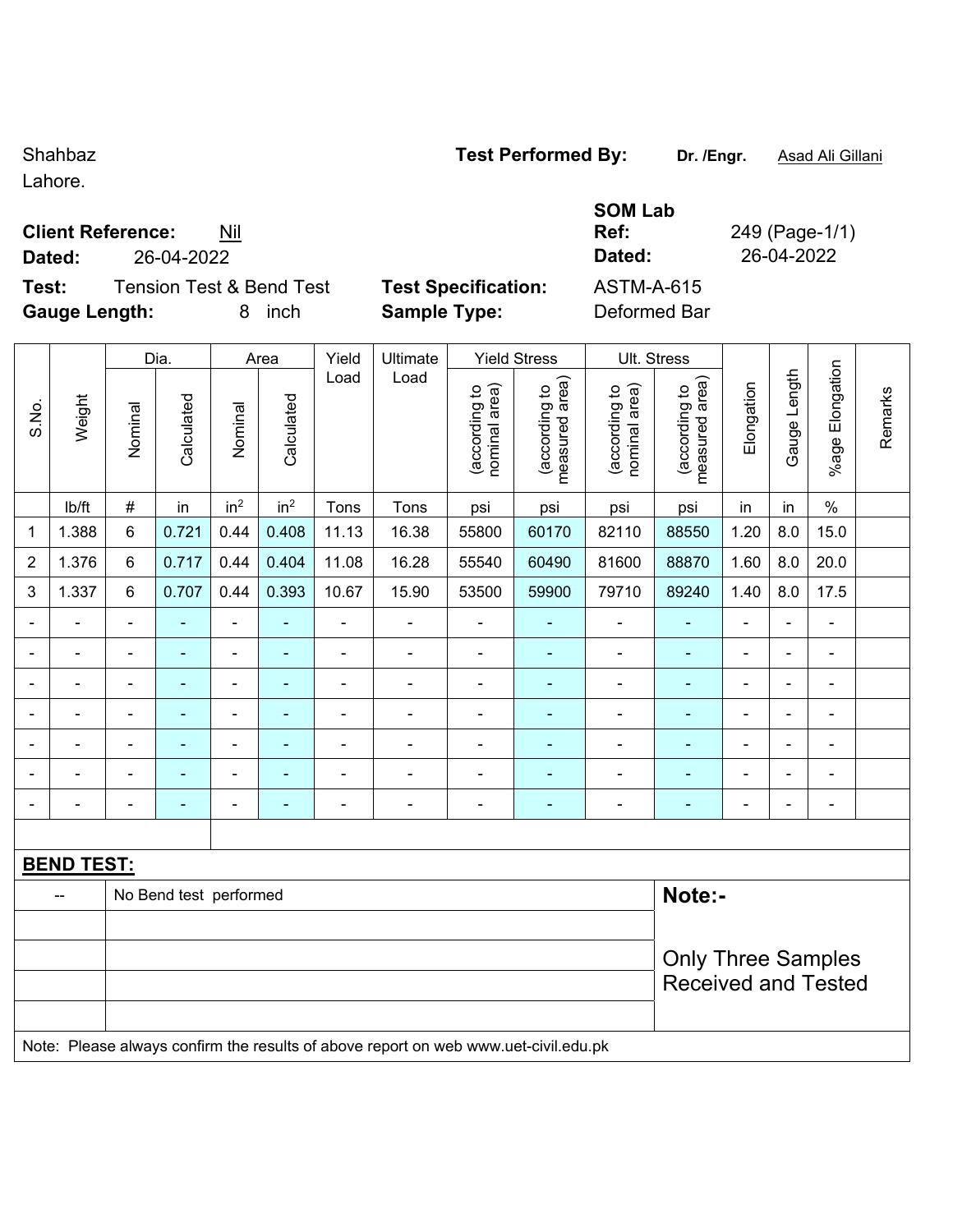#### Lahore.

#### **Client Reference:** Nil

**Dated:** 26-04-2022 **Dated:** 26-04-2022

**Test:** Tension Test & Bend Test **Test Specification:** ASTM-A-615 **Gauge Length:** 8 inch **Sample Type:** Deformed Bar

Dia. | Area | Yield | Ultimate | Yield Stress | Ult. Stress

| <b>Test Specification:</b> |  |  |
|----------------------------|--|--|

**SOM Lab** 

**Ref:** 250 (Page-1/1)

|                          |                   |                | Dia.                   |                          | Area            | Yield                    | Ultimate |                                | Yield Stress                    | UII. Stress                    |                                 |                |                |                          |         |
|--------------------------|-------------------|----------------|------------------------|--------------------------|-----------------|--------------------------|----------|--------------------------------|---------------------------------|--------------------------------|---------------------------------|----------------|----------------|--------------------------|---------|
| S.No.                    | Weight            | Nominal        | Calculated             | Nominal                  | Calculated      | Load                     | Load     | nominal area)<br>(according to | measured area)<br>(according to | nominal area)<br>(according to | (according to<br>measured area) | Elongation     | Gauge Length   | Elongation<br>$%$ age    | Remarks |
|                          | lb/ft             | $\#$           | in                     | in <sup>2</sup>          | in <sup>2</sup> | Tons                     | Tons     | psi                            | psi                             | psi                            | psi                             | in             | in             | $\%$                     |         |
| 1                        | 2.478             | 8              | 0.963                  | 0.79                     | 0.728           | 19.62                    | 29.05    | 54780                          | 59450                           | 81110                          | 88010                           | 1.00           | 8.0            | 12.5                     |         |
| $\overline{c}$           | 2.570             | 8              | 0.980                  | 0.79                     | 0.755           | 21.15                    | 31.45    | 59050                          | 61790                           | 87790                          | 91860                           | 1.10           | 8.0            | 13.8                     |         |
| 3                        | 1.379             | 6              | 0.718                  | 0.44                     | 0.405           | 10.65                    | 17.15    | 53400                          | 58010                           | 85940                          | 93370                           | 1.40           | 8.0            | 17.5                     |         |
| 4                        | 1.407             | $\,6\,$        | 0.725                  | 0.44                     | 0.413           | 10.99                    | 16.92    | 55080                          | 58680                           | 84820                          | 90360                           | 1.10           | 8.0            | 13.8                     |         |
| $\sqrt{5}$               | 1.430             | $\,6\,$        | 0.731                  | 0.44                     | 0.420           | 11.28                    | 17.20    | 56560                          | 59260                           | 86200                          | 90300                           | 1.00           | 8.0            | 12.5                     |         |
| $\blacksquare$           |                   | $\blacksquare$ |                        |                          |                 |                          |          |                                |                                 |                                |                                 |                |                |                          |         |
| $\overline{\phantom{a}}$ | $\overline{a}$    |                | ۰                      | $\overline{\phantom{a}}$ | ۰               | $\overline{\phantom{0}}$ |          | $\blacksquare$                 |                                 | $\overline{a}$                 | $\blacksquare$                  | $\blacksquare$ | ÷              | $\overline{a}$           |         |
|                          |                   |                |                        | ۰                        | ۰               | $\blacksquare$           |          |                                |                                 | $\blacksquare$                 | $\blacksquare$                  | $\blacksquare$ |                |                          |         |
| $\blacksquare$           |                   | $\blacksquare$ | $\blacksquare$         | ۰                        |                 |                          |          |                                |                                 |                                |                                 | $\blacksquare$ | $\blacksquare$ | $\overline{\phantom{0}}$ |         |
|                          |                   |                |                        |                          | ۰               | $\overline{\phantom{0}}$ |          |                                |                                 |                                | $\blacksquare$                  | $\blacksquare$ | $\blacksquare$ | $\blacksquare$           |         |
|                          |                   |                |                        |                          |                 |                          |          |                                |                                 |                                |                                 |                |                |                          |         |
|                          | <b>BEND TEST:</b> |                |                        |                          |                 |                          |          |                                |                                 |                                |                                 |                |                |                          |         |
|                          |                   |                | No Bend test performed |                          |                 |                          |          |                                |                                 |                                | Note:-                          |                |                |                          |         |
|                          |                   |                |                        |                          |                 |                          |          |                                |                                 |                                |                                 |                |                |                          |         |
|                          |                   |                |                        |                          |                 |                          |          |                                |                                 |                                | <b>Only Five Samples</b>        |                |                |                          |         |
|                          |                   |                |                        |                          |                 |                          |          |                                |                                 |                                | <b>Received and Tested</b>      |                |                |                          |         |
|                          |                   |                |                        |                          |                 |                          |          |                                |                                 |                                |                                 |                |                |                          |         |

Note: Please always confirm the results of above report on web www.uet-civil.edu.pk

# M Abu Bakar **Test Performed By:** Dr. /Engr. **Asad Ali Gillani** Collection Association Collection Association Association Association Association Association Association Association Association Association Association Assoc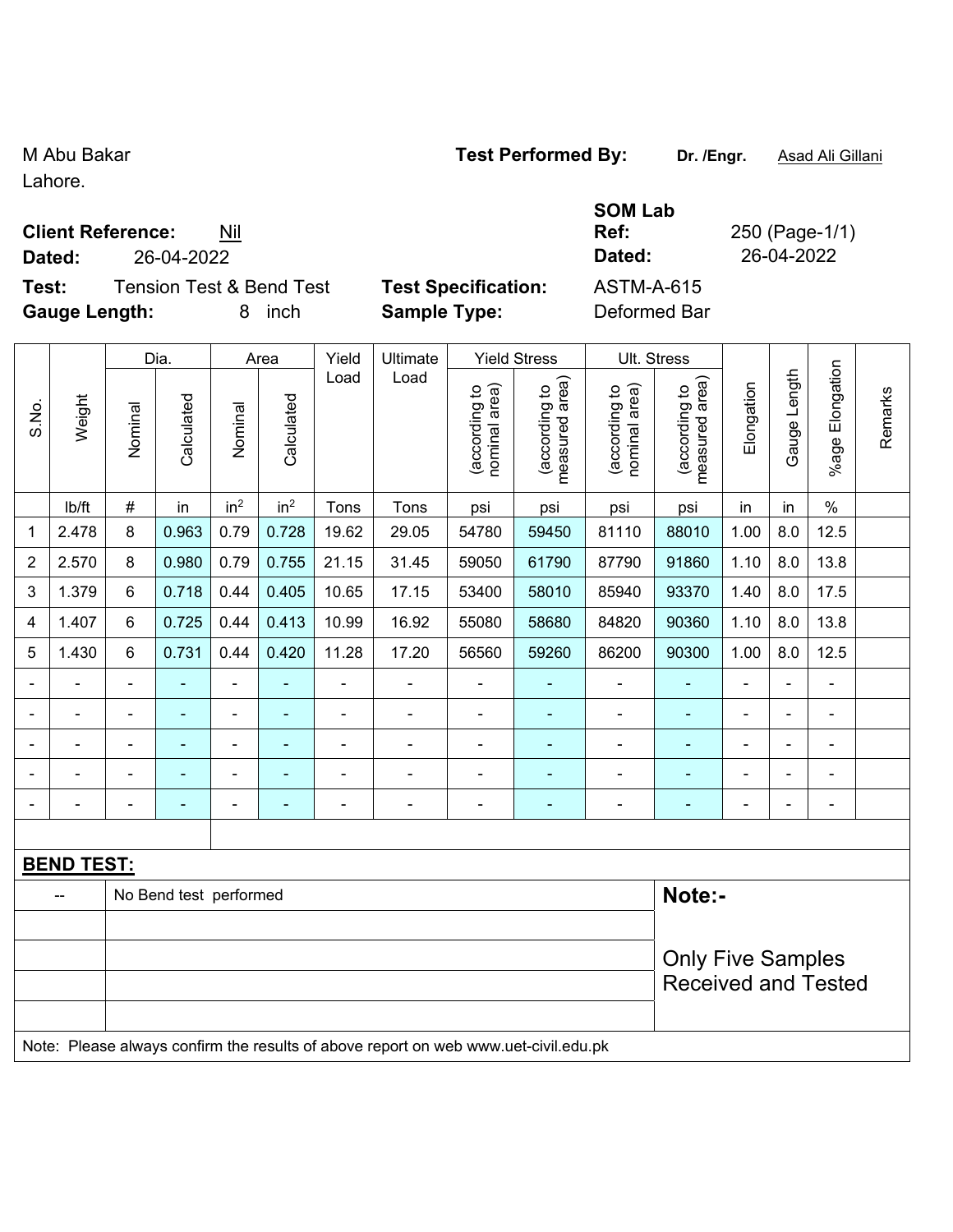Syed Mohsin Ali **Test Performed By:** Dr. /Engr. **SAsad Ali Gillani** Syed Mohsin Ali Gillani

RE QA/QC Deptt.Bahria Town.(Permanent Boundary Wall At Alamgir block Bahria Town Lhr)

| <b>Client Reference:</b> |            | QA/QC-Steel-2599 |
|--------------------------|------------|------------------|
| Dated:                   | 25-04-2022 |                  |

**Test:** Tension Test & Bend Test **Test Specification:** ASTM-A-615 **Gauge Length:** 8 inch **Sample Type:** Deformed Bar (Mughal Steel)

**SOM Lab Ref:** 251 (Page-1/1) **Dated:** 25-04-2022 **Dated:** 26-04-2022

|                              |                   |                                                                                     | Dia.           |                          | Area                     | Yield          | Ultimate                                                         |                                | <b>Yield Stress</b>             |                                | Ult. Stress                     |                |                |                           |         |
|------------------------------|-------------------|-------------------------------------------------------------------------------------|----------------|--------------------------|--------------------------|----------------|------------------------------------------------------------------|--------------------------------|---------------------------------|--------------------------------|---------------------------------|----------------|----------------|---------------------------|---------|
| S.No.                        | Weight            | Nominal                                                                             | Calculated     | Nominal                  | Calculated               | Load           | Load                                                             | nominal area)<br>(according to | (according to<br>measured area) | nominal area)<br>(according to | measured area)<br>(according to | Elongation     | Gauge Length   | %age Elongation           | Remarks |
|                              | Ib/ft             | $\#$                                                                                | in             | in <sup>2</sup>          | in <sup>2</sup>          | Tons           | Tons                                                             | psi                            | psi                             | psi                            | psi                             | in             | in             | $\%$                      |         |
| 1                            | 0.665             | $\overline{\mathbf{4}}$                                                             | 0.498          | 0.20                     | 0.195                    | 7.00           | 9.12                                                             | 77230                          | 79210                           | 100610                         | 103190                          | 0.90           | 8.0            | 11.3                      |         |
| $\overline{2}$               | 0.657             | $\overline{\mathbf{4}}$                                                             | 0.496          | 0.20                     | 0.193                    | 7.16           | 9.12                                                             | 78910                          | 81770                           | 100610                         | 104260                          | 1.00           | 8.0            | 12.5                      |         |
|                              |                   |                                                                                     |                | L.                       |                          | L.             | ÷,                                                               | $\overline{a}$                 |                                 | ä,                             |                                 | ÷              | $\blacksquare$ | $\overline{a}$            |         |
|                              |                   | $\blacksquare$                                                                      | $\blacksquare$ | $\overline{\phantom{a}}$ | $\overline{a}$           | $\blacksquare$ | $\overline{\phantom{a}}$                                         | $\blacksquare$                 | $\overline{\phantom{a}}$        | $\overline{a}$                 | ٠                               |                | $\blacksquare$ | $\overline{\phantom{a}}$  |         |
|                              | $\blacksquare$    | $\blacksquare$                                                                      | $\blacksquare$ | $\overline{\phantom{a}}$ | $\overline{\phantom{a}}$ | $\blacksquare$ | $\overline{a}$                                                   | $\blacksquare$                 | $\blacksquare$                  | $\overline{a}$                 | $\blacksquare$                  |                | ÷,             | $\overline{\phantom{a}}$  |         |
|                              |                   | $\blacksquare$                                                                      | $\blacksquare$ | $\overline{\phantom{a}}$ | ٠                        | ä,             | ÷.                                                               | $\blacksquare$                 | $\overline{\phantom{a}}$        | $\blacksquare$                 | $\blacksquare$                  | ä,             | $\blacksquare$ | $\blacksquare$            |         |
|                              | ä,                | $\blacksquare$                                                                      | $\blacksquare$ | $\blacksquare$           | $\blacksquare$           | ä,             | ÷,                                                               | $\overline{\phantom{a}}$       | $\blacksquare$                  | ä,                             | $\blacksquare$                  | $\blacksquare$ | $\blacksquare$ | $\blacksquare$            |         |
|                              |                   |                                                                                     | $\blacksquare$ | $\blacksquare$           | $\overline{a}$           | L.             | $\blacksquare$                                                   |                                | $\blacksquare$                  | $\blacksquare$                 | $\blacksquare$                  |                |                | $\blacksquare$            |         |
|                              |                   |                                                                                     |                | ÷                        |                          |                | $\blacksquare$                                                   |                                |                                 | Ē,                             |                                 |                |                | $\blacksquare$            |         |
| $\qquad \qquad \blacksquare$ |                   | $\blacksquare$                                                                      | ÷,             | -                        | ÷                        | $\blacksquare$ | ÷,                                                               | $\blacksquare$                 | $\overline{\phantom{a}}$        | $\blacksquare$                 | -                               |                | $\blacksquare$ | $\overline{\phantom{a}}$  |         |
|                              |                   |                                                                                     |                |                          |                          |                |                                                                  |                                |                                 |                                |                                 |                |                |                           |         |
|                              | <b>BEND TEST:</b> |                                                                                     |                |                          |                          |                |                                                                  |                                |                                 |                                |                                 |                |                |                           |         |
|                              | #4                |                                                                                     |                |                          |                          |                | Sample bend through 180 degrees Satisfactorily without any crack |                                |                                 |                                | Note:-                          |                |                |                           |         |
|                              |                   |                                                                                     |                |                          |                          |                |                                                                  |                                |                                 |                                |                                 |                |                |                           |         |
|                              |                   |                                                                                     |                |                          |                          |                |                                                                  |                                |                                 |                                |                                 |                |                | <b>Only Three Samples</b> |         |
|                              |                   |                                                                                     |                |                          |                          |                |                                                                  |                                |                                 |                                | <b>Received and Tested</b>      |                |                |                           |         |
|                              |                   |                                                                                     |                |                          |                          |                |                                                                  |                                |                                 |                                |                                 |                |                |                           |         |
|                              |                   | Note: Please always confirm the results of above report on web www.uet-civil.edu.pk |                |                          |                          |                |                                                                  |                                |                                 |                                |                                 |                |                |                           |         |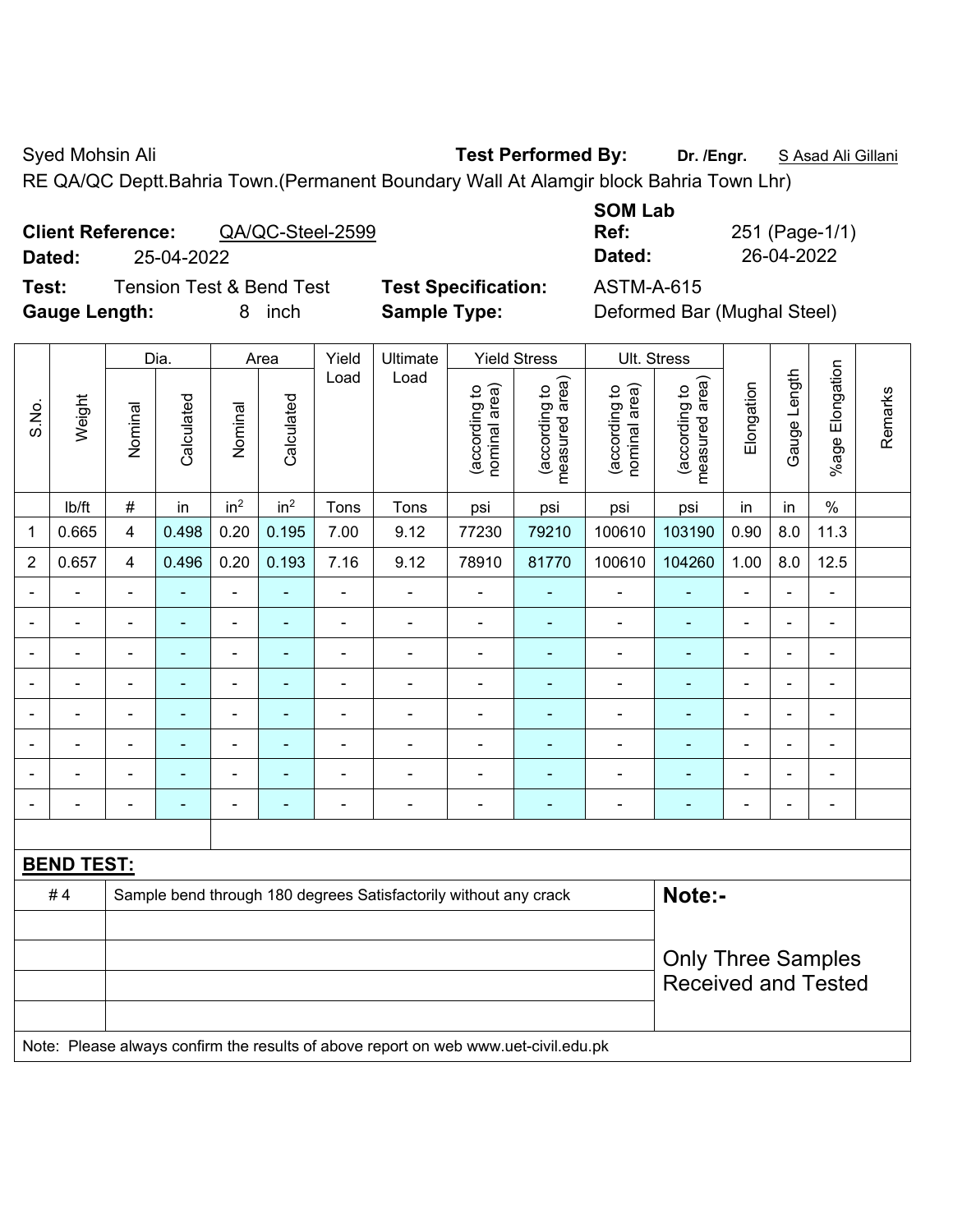Abdul Waheed **Test Performed By:** Dr. /Engr. **Asad Ali Gillani** 

PM Petrocon Pvt Ltd.(Relocation Of Piping From Underground To Above Ground)

| <b>Client Reference:</b><br>Dated: | 26-04-2022                          | P-299/UET/22/02 |                            | <b>SOM Lab</b><br>Ref:<br>Dated: | 252 (Page-1/1)<br>26-04-2022 |
|------------------------------------|-------------------------------------|-----------------|----------------------------|----------------------------------|------------------------------|
| Test:                              | <b>Tension Test &amp; Bend Test</b> |                 | <b>Test Specification:</b> | <b>ASTM-A-615</b>                |                              |
| <b>Gauge Length:</b>               |                                     | inch<br>8.      | <b>Sample Type:</b>        | Deformed Bar                     |                              |

|                          |                   |                                                                                     | Dia.           |                          | Area            | Yield                    | Ultimate                                                         |                                | <b>Yield Stress</b>             |                                | Ult. Stress                     |                          |                |                           |         |
|--------------------------|-------------------|-------------------------------------------------------------------------------------|----------------|--------------------------|-----------------|--------------------------|------------------------------------------------------------------|--------------------------------|---------------------------------|--------------------------------|---------------------------------|--------------------------|----------------|---------------------------|---------|
| S.No.                    | Weight            | Nominal                                                                             | Calculated     | Nominal                  | Calculated      | Load                     | Load                                                             | nominal area)<br>(according to | (according to<br>measured area) | nominal area)<br>(according to | (according to<br>measured area) | Elongation               | Gauge Length   | Elongation<br>$%$ age $ $ | Remarks |
|                          | lb/ft             | $\#$                                                                                | in             | in <sup>2</sup>          | in <sup>2</sup> | Tons                     | Tons                                                             | psi                            | psi                             | psi                            | psi                             | in                       | in             | $\%$                      |         |
| 1                        | 0.600             | 4                                                                                   | 0.473          | 0.20                     | 0.176           | 7.14                     | 8.53                                                             | 78690                          | 89420                           | 94090                          | 106920                          | 1.00                     | 8.0            | 12.5                      |         |
|                          | $\blacksquare$    | L,                                                                                  |                | $\blacksquare$           |                 | $\blacksquare$           | ä,                                                               | $\blacksquare$                 |                                 | ä,                             | L,                              | ÷                        |                | $\blacksquare$            |         |
| $\blacksquare$           | $\blacksquare$    | $\blacksquare$                                                                      | ÷,             | $\blacksquare$           | ٠               | $\blacksquare$           | ÷                                                                | $\blacksquare$                 | $\blacksquare$                  | ÷                              | $\blacksquare$                  | $\overline{\phantom{a}}$ | $\blacksquare$ | $\blacksquare$            |         |
| $\overline{\phantom{a}}$ | $\blacksquare$    | $\blacksquare$                                                                      | ۰              | $\blacksquare$           | ٠               | $\blacksquare$           | $\blacksquare$                                                   | $\blacksquare$                 | $\blacksquare$                  | $\overline{\phantom{a}}$       | $\blacksquare$                  | $\blacksquare$           | $\blacksquare$ | $\blacksquare$            |         |
|                          | $\frac{1}{2}$     | $\blacksquare$                                                                      | $\blacksquare$ | $\blacksquare$           | $\blacksquare$  | $\overline{\phantom{a}}$ | $\blacksquare$                                                   | $\blacksquare$                 | $\blacksquare$                  | $\blacksquare$                 | $\blacksquare$                  | $\blacksquare$           | ä,             | ÷,                        |         |
|                          | $\blacksquare$    | $\blacksquare$                                                                      | ÷,             | $\blacksquare$           | ٠               | $\blacksquare$           | $\overline{\phantom{0}}$                                         | $\blacksquare$                 | $\blacksquare$                  | $\blacksquare$                 | $\blacksquare$                  | $\overline{a}$           | $\blacksquare$ | $\blacksquare$            |         |
| ٠                        | $\blacksquare$    | ä,                                                                                  | ÷,             | $\blacksquare$           |                 | Ē,                       | ä,                                                               | $\blacksquare$                 |                                 | $\blacksquare$                 | ÷,                              | ÷                        |                | $\blacksquare$            |         |
|                          |                   |                                                                                     |                |                          |                 |                          |                                                                  |                                |                                 |                                |                                 |                          |                | $\blacksquare$            |         |
|                          |                   |                                                                                     |                | $\blacksquare$           |                 |                          |                                                                  | $\blacksquare$                 |                                 | ۰                              |                                 |                          |                |                           |         |
| $\blacksquare$           | $\blacksquare$    | $\blacksquare$                                                                      | ۰              | $\overline{\phantom{0}}$ | $\blacksquare$  | ٠                        | ٠                                                                | $\qquad \qquad \blacksquare$   | $\overline{\phantom{0}}$        | $\overline{\phantom{a}}$       | $\overline{\phantom{0}}$        | $\blacksquare$           | $\blacksquare$ | $\blacksquare$            |         |
|                          |                   |                                                                                     |                |                          |                 |                          |                                                                  |                                |                                 |                                |                                 |                          |                |                           |         |
|                          | <b>BEND TEST:</b> |                                                                                     |                |                          |                 |                          |                                                                  |                                |                                 |                                |                                 |                          |                |                           |         |
|                          | #4                |                                                                                     |                |                          |                 |                          | Sample bend through 180 degrees Satisfactorily without any crack |                                |                                 |                                | Note:-                          |                          |                |                           |         |
|                          |                   |                                                                                     |                |                          |                 |                          |                                                                  |                                |                                 |                                |                                 |                          |                |                           |         |
|                          |                   |                                                                                     |                |                          |                 |                          |                                                                  |                                |                                 |                                | <b>Only Two Samples</b>         |                          |                |                           |         |
|                          |                   |                                                                                     |                |                          |                 |                          |                                                                  |                                |                                 |                                | <b>Received and Tested</b>      |                          |                |                           |         |
|                          |                   |                                                                                     |                |                          |                 |                          |                                                                  |                                |                                 |                                |                                 |                          |                |                           |         |
|                          |                   | Note: Please always confirm the results of above report on web www.uet-civil.edu.pk |                |                          |                 |                          |                                                                  |                                |                                 |                                |                                 |                          |                |                           |         |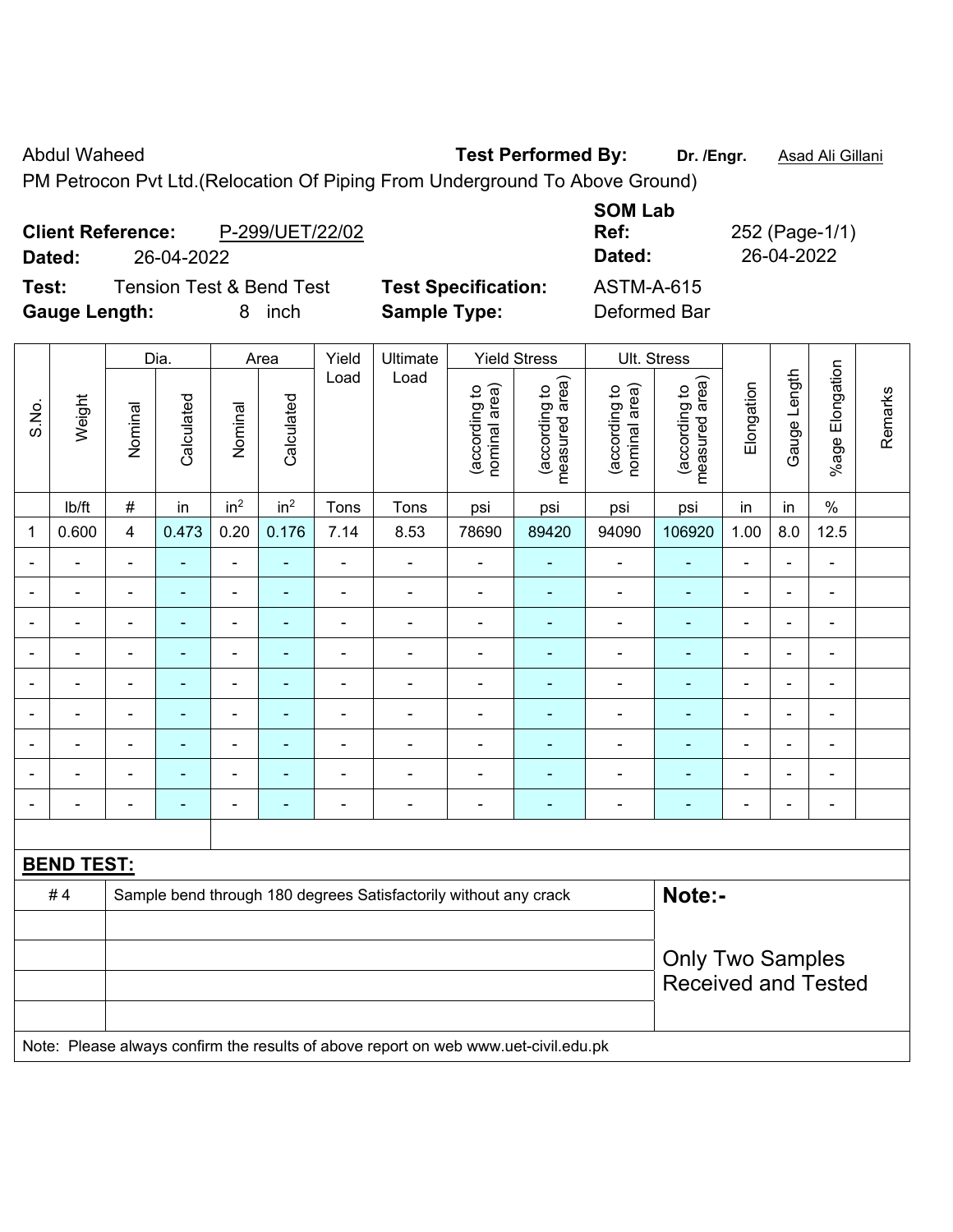Engr. M Abbas **Test Performed By: Dr. /Engr.** S Asad Ali Gillani

RE City Survey & Engg. Consultants,Lahore.(Green View Executive Apartments Ph-V)

| GVA/RE/06/22<br><b>Client Reference:</b><br>18-04-2022<br>Dated:             |                                                   | <b>SOM Lab</b><br>Ref:<br>Dated: | 254 (Page-1/1)<br>26-04-2022 |
|------------------------------------------------------------------------------|---------------------------------------------------|----------------------------------|------------------------------|
| <b>Tension Test &amp; Bend Test</b><br>Test:<br><b>Gauge Length:</b><br>inch | <b>Test Specification:</b><br><b>Sample Type:</b> | ASTM-A-615<br>Deformed Bar       |                              |

|                |                   |                                                                  | Dia.       |                 | Area            | Yield | Ultimate                                                                            |                                | <b>Yield Stress</b>             |                                | Ult. Stress                     |                |              |                 |         |
|----------------|-------------------|------------------------------------------------------------------|------------|-----------------|-----------------|-------|-------------------------------------------------------------------------------------|--------------------------------|---------------------------------|--------------------------------|---------------------------------|----------------|--------------|-----------------|---------|
| S.No.          | Weight            | Nominal                                                          | Calculated | Nominal         | Calculated      | Load  | Load                                                                                | nominal area)<br>(according to | (according to<br>measured area) | nominal area)<br>(according to | measured area)<br>(according to | Elongation     | Gauge Length | %age Elongation | Remarks |
|                | lb/ft             | #                                                                | in         | in <sup>2</sup> | in <sup>2</sup> | Tons  | Tons                                                                                | psi                            | psi                             | psi                            | psi                             | in             | in           | $\%$            |         |
| 1              | 2.541             | 8                                                                | 0.975      | 0.79            | 0.747           | 27.49 | 34.98                                                                               | 76750                          | 81170                           | 97670                          | 103290                          | 1.40           | 8.0          | 17.5            |         |
| $\overline{2}$ | 2.562             | 8                                                                | 0.979      | 0.79            | 0.753           | 27.34 | 35.14                                                                               | 76330                          | 80080                           | 98100                          | 102920                          | 1.40           | 8.0          | 17.5            |         |
| 3              | 1.479             | $6\phantom{1}$                                                   | 0.744      | 0.44            | 0.435           | 16.48 | 20.49                                                                               | 82620                          | 83570                           | 102700                         | 103880                          | 1.20           | 8.0          | 15.0            |         |
| 4              | 1.501             | 6                                                                | 0.749      | 0.44            | 0.441           | 16.64 | 20.71                                                                               | 83390                          | 83200                           | 103830                         | 103590                          | 1.00           | 8.0          | 12.5            |         |
| 5              | 0.662             | $\overline{\mathbf{4}}$                                          | 0.498      | 0.20            | 0.195           | 6.95  | 8.79                                                                                | 76660                          | 78630                           | 96900                          | 99380                           | 1.20           | 8.0          | 15.0            |         |
| 6              | 0.664             | $\overline{4}$                                                   | 0.498      | 0.20            | 0.195           | 7.36  | 9.04                                                                                | 81160                          | 83240                           | 99710                          | 102260                          | 1.10           | 8.0          | 13.8            |         |
|                |                   |                                                                  |            |                 |                 |       | $\blacksquare$                                                                      | $\blacksquare$                 |                                 |                                |                                 |                |              |                 |         |
|                |                   |                                                                  |            | ÷               |                 |       | $\blacksquare$                                                                      | ä,                             |                                 |                                |                                 |                |              |                 |         |
|                |                   |                                                                  | ۰          | ÷               |                 |       |                                                                                     |                                |                                 |                                |                                 |                |              | $\blacksquare$  |         |
|                |                   |                                                                  | ۰          | ۰               |                 |       | $\overline{a}$                                                                      | -                              | ۰                               | $\blacksquare$                 | $\overline{\phantom{a}}$        | $\blacksquare$ |              | $\blacksquare$  |         |
|                |                   |                                                                  |            |                 |                 |       |                                                                                     |                                |                                 |                                |                                 |                |              |                 |         |
|                | <b>BEND TEST:</b> |                                                                  |            |                 |                 |       |                                                                                     |                                |                                 |                                |                                 |                |              |                 |         |
|                | #8                |                                                                  |            |                 |                 |       | Sample bend through 180 degrees Satisfactorily without any crack                    |                                |                                 |                                | Note:-                          |                |              |                 |         |
|                | #6                | Sample bend through 180 degrees Satisfactorily without any crack |            |                 |                 |       |                                                                                     |                                |                                 |                                |                                 |                |              |                 |         |
|                | #4                |                                                                  |            |                 |                 |       | Sample bend through 180 degrees Satisfactorily without any crack                    |                                |                                 |                                | <b>Only Nine Samples</b>        |                |              |                 |         |
|                |                   | <b>Received and Tested</b>                                       |            |                 |                 |       |                                                                                     |                                |                                 |                                |                                 |                |              |                 |         |
|                |                   |                                                                  |            |                 |                 |       |                                                                                     |                                |                                 |                                |                                 |                |              |                 |         |
|                |                   |                                                                  |            |                 |                 |       | Note: Please always confirm the results of above report on web www.uet-civil.edu.pk |                                |                                 |                                |                                 |                |              |                 |         |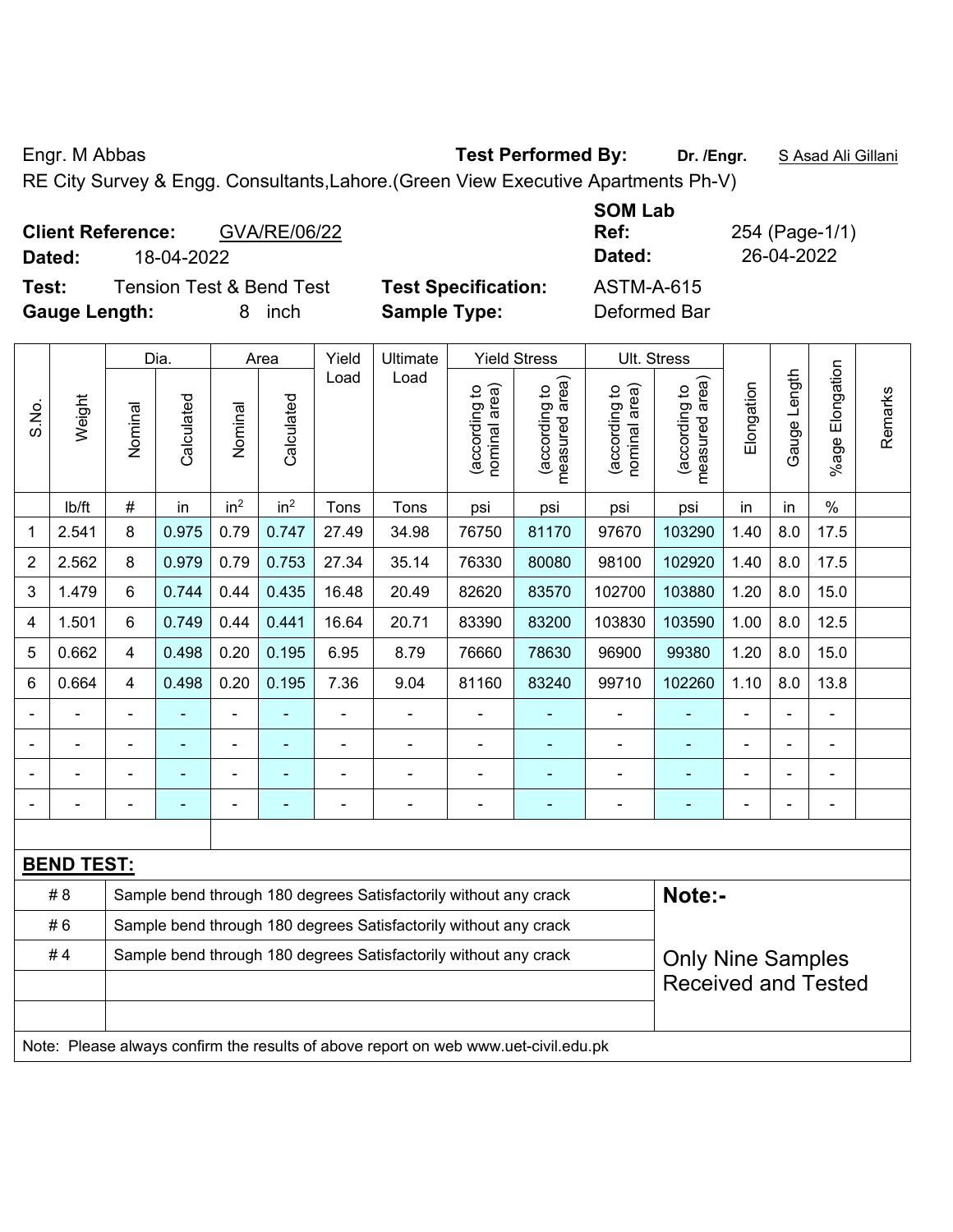Sub Divisional officer, **Test Performed By:** Dr. /Engr. **Asad Ali Gillani** Associated By: Dr. /Engr. **Asad Ali Gillani** 

BSD No.05 Lhr.(Ext-Expansion Of Inspectorate Of Punjab,Lahore Group No.1)

| <b>Client Reference:</b><br>903/5th          | <b>SOM Lab</b><br>Ref:                          | 256 (Page-1/1) |
|----------------------------------------------|-------------------------------------------------|----------------|
| 18-04-2022<br>Dated:                         | Dated:                                          | 26-04-2022     |
| <b>Tension Test &amp; Bend Test</b><br>Test: | <b>Test Specification:</b><br><b>ASTM-A-615</b> |                |
| <b>Gauge Length:</b><br>inch<br>8.           | Deformed Bar<br><b>Sample Type:</b>             |                |

|                |                   |                            | Dia.                   |                 | Area            | Yield          | Ultimate                                                                            |                                | <b>Yield Stress</b>             |                                | Ult. Stress                     |            |                |                 |         |
|----------------|-------------------|----------------------------|------------------------|-----------------|-----------------|----------------|-------------------------------------------------------------------------------------|--------------------------------|---------------------------------|--------------------------------|---------------------------------|------------|----------------|-----------------|---------|
| S.No.          | Weight            | Nominal                    | Calculated             | Nominal         | Calculated      | Load           | Load                                                                                | nominal area)<br>(according to | (according to<br>measured area) | nominal area)<br>(according to | measured area)<br>(according to | Elongation | Gauge Length   | %age Elongation | Remarks |
|                | Ib/ft             | $\#$                       | in                     | in <sup>2</sup> | in <sup>2</sup> | Tons           | Tons                                                                                | psi                            | psi                             | psi                            | psi                             | in         | in             | $\%$            |         |
| 1              | 2.683             | 8                          | 1.002                  | 0.79            | 0.788           | 24.82          | 33.91                                                                               | 69300                          | 69470                           | 94680                          | 94920                           | 1.40       | 8.0            | 17.5            |         |
| $\overline{2}$ | 2.650             | 8                          | 0.996                  | 0.79            | 0.779           | 24.41          | 32.84                                                                               | 68160                          | 69120                           | 91690                          | 92990                           | 1.50       | 8.0            | 18.8            |         |
| 3              | 1.520             | 6                          | 0.754                  | 0.44            | 0.447           | 14.53          | 19.69                                                                               | 72810                          | 71670                           | 98720                          | 97170                           | 1.30       | 8.0            | 16.3            |         |
| 4              | 1.481             | $6\phantom{1}$             | 0.744                  | 0.44            | 0.435           | 13.56          | 18.57                                                                               | 67960                          | 68740                           | 93100                          | 94170                           | 1.50       | 8.0            | 18.8            |         |
| 5              | 0.702             | $\overline{\mathbf{4}}$    | 0.512                  | 0.20            | 0.206           | 7.16           | 9.12                                                                                | 78910                          | 76610                           | 100610                         | 97680                           | 1.40       | 8.0            | 17.5            |         |
| 6              | 0.667             | $\overline{4}$             | 0.500                  | 0.20            | 0.196           | 7.16           | 9.17                                                                                | 78910                          | 80520                           | 101170                         | 103230                          | 1.20       | 8.0            | 15.0            |         |
|                |                   |                            | ۰                      | ÷               |                 |                | $\blacksquare$                                                                      | $\blacksquare$                 |                                 |                                |                                 |            |                |                 |         |
|                |                   |                            | ۰                      | ÷               |                 |                | $\blacksquare$                                                                      | $\blacksquare$                 |                                 |                                |                                 |            |                |                 |         |
|                |                   |                            | ۰                      | ÷               |                 |                | $\blacksquare$                                                                      |                                |                                 |                                |                                 |            |                | $\blacksquare$  |         |
| $\blacksquare$ | ÷                 |                            | ۰                      | ÷               |                 | $\blacksquare$ | $\overline{a}$                                                                      |                                | ۰                               | $\blacksquare$                 | $\blacksquare$                  | Ē,         | $\blacksquare$ | $\blacksquare$  |         |
|                |                   |                            |                        |                 |                 |                |                                                                                     |                                |                                 |                                |                                 |            |                |                 |         |
|                | <b>BEND TEST:</b> |                            |                        |                 |                 |                |                                                                                     |                                |                                 |                                |                                 |            |                |                 |         |
|                |                   |                            | No Bend test performed |                 |                 |                |                                                                                     |                                |                                 |                                | Note:-                          |            |                |                 |         |
|                |                   |                            |                        |                 |                 |                |                                                                                     |                                |                                 |                                |                                 |            |                |                 |         |
|                |                   |                            |                        |                 |                 |                |                                                                                     |                                |                                 |                                | <b>Only Six Samples</b>         |            |                |                 |         |
|                |                   | <b>Received and Tested</b> |                        |                 |                 |                |                                                                                     |                                |                                 |                                |                                 |            |                |                 |         |
|                |                   |                            |                        |                 |                 |                | Note: Please always confirm the results of above report on web www.uet-civil.edu.pk |                                |                                 |                                |                                 |            |                |                 |         |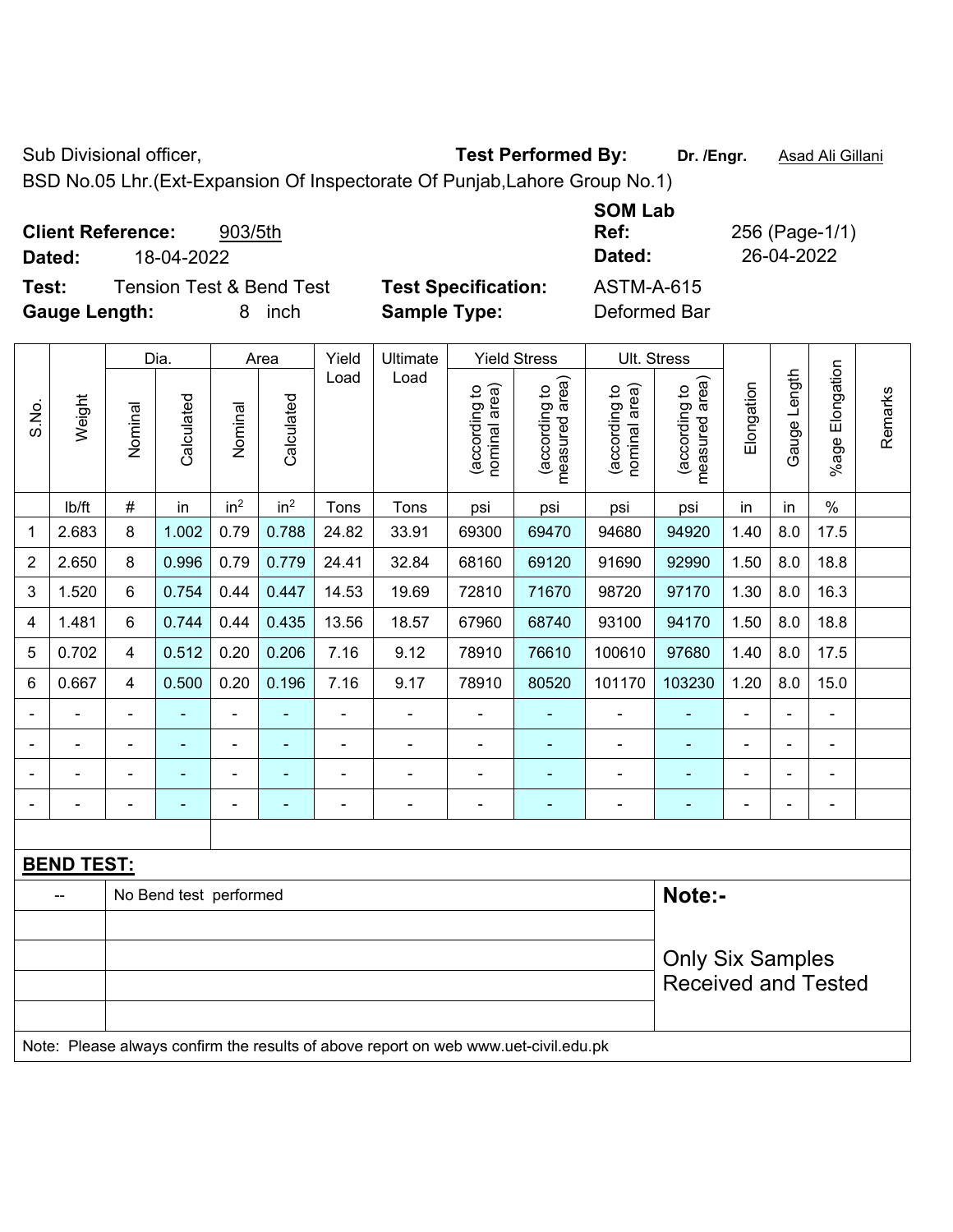Ehsan-Ullah-Saad **Test Performed By: Dr. /Engr.** Asad Ali Gillani

PM Zaheer Associate.(Project In Al-Rehman Commercial Centre Gujranwala)

|        | <b>Client Reference:</b> | Z.A/A.R/30-22                       |
|--------|--------------------------|-------------------------------------|
| Dated: | 26-04-2022               |                                     |
| Test:  |                          | <b>Tension Test &amp; Bend Test</b> |

**Gauge Length:** 8 inch **Sample Type:** Deformed Bar (Mehboob Steel)

**SOM Lab Ref:** 257 (Page-1/1) **Dated:** 26-04-2022 **Dated:** 26-04-2022

**Test Specification:** ASTM-A-615

|                |                          |                                                                  | Dia.       |                 | Area            | Yield          | Ultimate                                                                            |                                | <b>Yield Stress</b>             |                                | Ult. Stress                     |                |                |                       |         |
|----------------|--------------------------|------------------------------------------------------------------|------------|-----------------|-----------------|----------------|-------------------------------------------------------------------------------------|--------------------------------|---------------------------------|--------------------------------|---------------------------------|----------------|----------------|-----------------------|---------|
| S.No.          | Weight                   | Nominal                                                          | Calculated | Nominal         | Calculated      | Load           | Load                                                                                | (according to<br>nominal area) | (according to<br>measured area) | (according to<br>nominal area) | (according to<br>measured area) | Elongation     | Gauge Length   | Elongation<br>$%$ age | Remarks |
|                | lb/ft                    | #                                                                | in         | in <sup>2</sup> | in <sup>2</sup> | Tons           | Tons                                                                                | psi                            | psi                             | psi                            | psi                             | in             | in             | $\frac{0}{0}$         |         |
| 1              | 1.436                    | 6                                                                | 0.733      | 0.44            | 0.422           | 15.29          | 19.11                                                                               | 76640                          | 79910                           | 95800                          | 99890                           | 1.10           | 8.0            | 13.8                  |         |
| $\overline{2}$ | 1.445                    | 6                                                                | 0.736      | 0.44            | 0.425           | 16.41          | 19.57                                                                               | 82260                          | 85170                           | 98100                          | 101570                          | 0.90           | 8.0            | 11.3                  |         |
| 3              | 0.639                    | $\overline{4}$                                                   | 0.489      | 0.20            | 0.188           | 6.49           | 8.43                                                                                | 71610                          | 76180                           | 92960                          | 98900                           | 0.90           | 8.0            | 11.3                  |         |
| 4              | 0.645                    | $\overline{\mathbf{4}}$                                          | 0.492      | 0.20            | 0.190           | 6.80           | 8.74                                                                                | 74980                          | 78920                           | 96340                          | 101410                          | 1.00           | 8.0            | 12.5                  |         |
|                | $\overline{\phantom{a}}$ | $\blacksquare$                                                   | ÷,         | $\blacksquare$  | L.              | $\blacksquare$ | $\blacksquare$                                                                      | $\blacksquare$                 | $\blacksquare$                  | $\qquad \qquad \blacksquare$   | $\blacksquare$                  | ä,             | $\blacksquare$ | ÷,                    |         |
|                | $\blacksquare$           | $\blacksquare$                                                   | ÷,         | ÷,              | ÷,              | $\blacksquare$ | ÷,                                                                                  | ÷,                             | ÷,                              | $\qquad \qquad \blacksquare$   | ä,                              | $\blacksquare$ |                | $\blacksquare$        |         |
|                | $\blacksquare$           | $\blacksquare$                                                   | ÷,         | $\blacksquare$  | ä,              | $\blacksquare$ | $\blacksquare$                                                                      | $\blacksquare$                 | $\blacksquare$                  | $\qquad \qquad \blacksquare$   | ÷,                              | $\blacksquare$ |                | $\blacksquare$        |         |
|                |                          |                                                                  |            |                 | $\blacksquare$  |                |                                                                                     |                                |                                 |                                | $\blacksquare$                  |                |                | ÷                     |         |
|                |                          | $\blacksquare$                                                   |            |                 |                 |                |                                                                                     | $\blacksquare$                 | ÷                               | ۰                              | ٠                               |                |                | ÷                     |         |
|                |                          | $\overline{\phantom{0}}$                                         |            | ÷               | ۰               | $\blacksquare$ | $\blacksquare$                                                                      | ÷                              | $\blacksquare$                  | $\blacksquare$                 | ٠                               | $\blacksquare$ |                | $\frac{1}{2}$         |         |
|                |                          |                                                                  |            |                 |                 |                |                                                                                     |                                |                                 |                                |                                 |                |                |                       |         |
|                | <b>BEND TEST:</b>        |                                                                  |            |                 |                 |                |                                                                                     |                                |                                 |                                |                                 |                |                |                       |         |
|                | #6                       |                                                                  |            |                 |                 |                | Sample bend through 180 degrees Satisfactorily without any crack                    |                                |                                 |                                | Note:-                          |                |                |                       |         |
|                | #4                       | Sample bend through 180 degrees Satisfactorily without any crack |            |                 |                 |                |                                                                                     |                                |                                 |                                |                                 |                |                |                       |         |
|                |                          | <b>Only Six Samples</b><br><b>Received and Tested</b>            |            |                 |                 |                |                                                                                     |                                |                                 |                                |                                 |                |                |                       |         |
|                |                          |                                                                  |            |                 |                 |                | Note: Please always confirm the results of above report on web www.uet-civil.edu.pk |                                |                                 |                                |                                 |                |                |                       |         |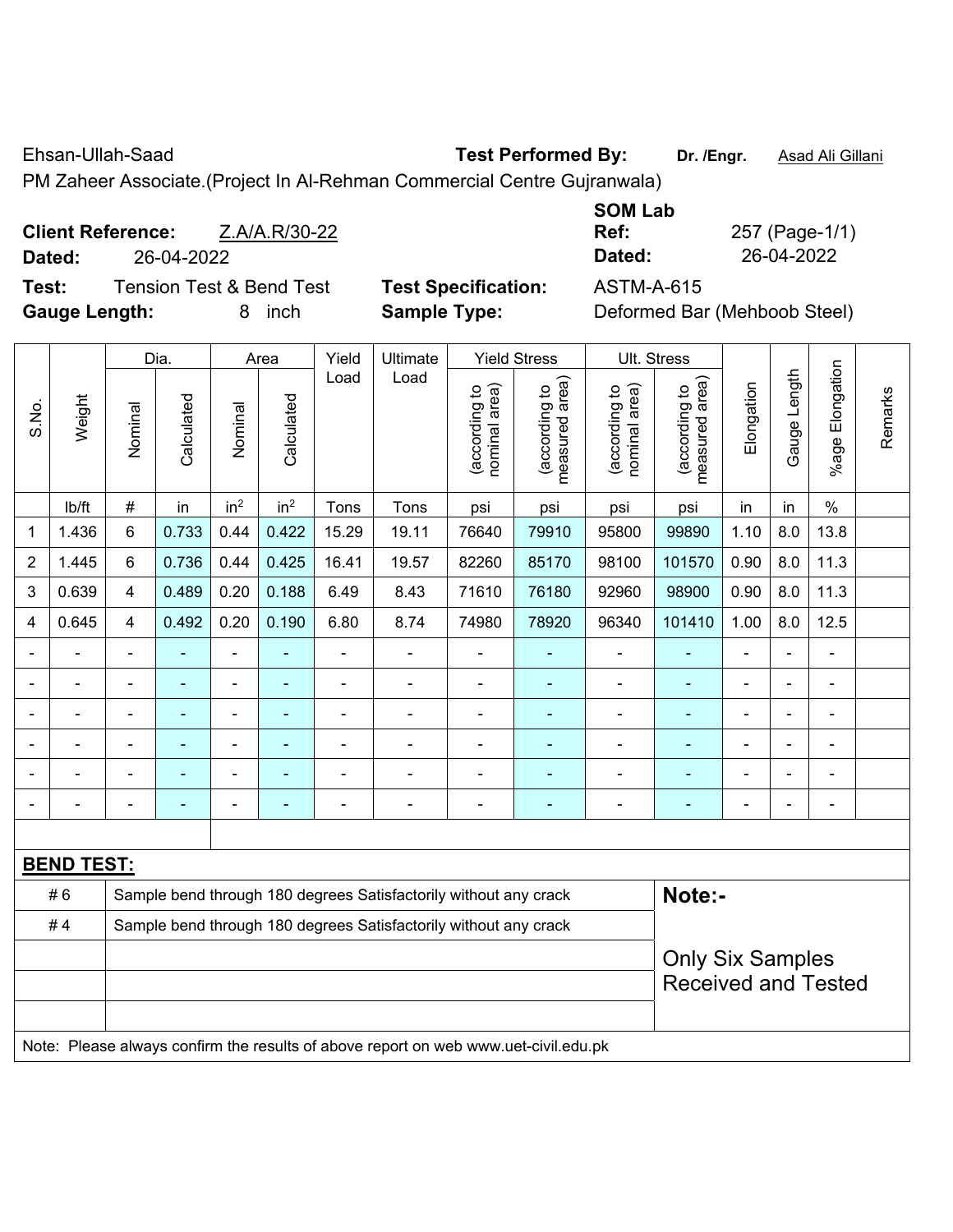Ehsan-Ullah-Saad **Test Performed By: Dr. /Engr.** Asad Ali Gillani

PM Zaheer Associate.(Project In Al-Rehman Commercial Centre Gujranwala)

|        | <b>Client Reference:</b><br>Z.A/A.R/29-22 |                            | Ref:       | 258 (Page-1/ |
|--------|-------------------------------------------|----------------------------|------------|--------------|
| Dated: | 26-04-2022                                |                            | Dated:     | 26-04-2022   |
| Test:  | Tension Test & Bend Test                  | <b>Test Specification:</b> | ASTM-A-615 |              |

**Test Specification:** ASTM-A-615 Gauge Length: **8** inch **Sample Type:** Defining Bar (Does Bar (Does Steel)

| 258 (P |
|--------|
| 26-04  |
|        |

'age-1/1)

| Deformed Bar (Moeez Steel) |  |  |
|----------------------------|--|--|
|----------------------------|--|--|

|                |                   |                                                                  | Dia.           |                 | Area            | Yield          | Ultimate                                                                            |                                | <b>Yield Stress</b>             |                                | Ult. Stress                                 |                |                |                 |         |
|----------------|-------------------|------------------------------------------------------------------|----------------|-----------------|-----------------|----------------|-------------------------------------------------------------------------------------|--------------------------------|---------------------------------|--------------------------------|---------------------------------------------|----------------|----------------|-----------------|---------|
| S.No.          | Weight            | Nominal                                                          | Calculated     | Nominal         | Calculated      | Load           | Load                                                                                | nominal area)<br>(according to | (according to<br>measured area) | nominal area)<br>(according to | (according to<br>neasured area)<br>measured | Elongation     | Gauge Length   | %age Elongation | Remarks |
|                | lb/ft             | $\#$                                                             | in             | in <sup>2</sup> | in <sup>2</sup> | Tons           | Tons                                                                                | psi                            | psi                             | psi                            | psi                                         | in             | in             | $\%$            |         |
| 1              | 1.526             | 6                                                                | 0.755          | 0.44            | 0.448           | 14.42          | 18.91                                                                               | 72300                          | 71010                           | 94780                          | 93090                                       | 1.40           | 8.0            | 17.5            |         |
| $\overline{2}$ | 0.602             | 4                                                                | 0.475          | 0.20            | 0.177           | 5.68           | 8.05                                                                                | 62610                          | 70750                           | 88800                          | 100340                                      | 1.00           | 8.0            | 12.5            |         |
| Ē,             | $\blacksquare$    | $\blacksquare$                                                   | ÷,             | $\blacksquare$  |                 | $\blacksquare$ | $\blacksquare$                                                                      | $\blacksquare$                 |                                 | $\overline{\phantom{a}}$       | $\blacksquare$                              | ä,             | ä,             | $\blacksquare$  |         |
|                | $\overline{a}$    | $\blacksquare$                                                   | ۰              | $\blacksquare$  | ٠               | $\blacksquare$ | $\blacksquare$                                                                      | $\blacksquare$                 | ٠                               | $\overline{\phantom{a}}$       | $\blacksquare$                              | ۰              | $\blacksquare$ | $\blacksquare$  |         |
|                | $\blacksquare$    | L,                                                               | $\blacksquare$ | $\blacksquare$  | $\blacksquare$  | $\blacksquare$ | ä,                                                                                  | $\blacksquare$                 | ä,                              | ä,                             | $\blacksquare$                              | ä,             | L,             | $\blacksquare$  |         |
|                | $\blacksquare$    | $\blacksquare$                                                   | ÷,             | $\blacksquare$  | ٠               | $\blacksquare$ | ÷                                                                                   | $\blacksquare$                 | $\blacksquare$                  | $\overline{\phantom{a}}$       | $\blacksquare$                              | $\overline{a}$ |                | $\blacksquare$  |         |
|                |                   |                                                                  | $\blacksquare$ | $\blacksquare$  |                 | ٠              | Ē,                                                                                  | $\blacksquare$                 |                                 | ä,                             | $\blacksquare$                              | $\overline{a}$ |                | $\blacksquare$  |         |
|                |                   |                                                                  |                |                 |                 |                |                                                                                     |                                |                                 |                                |                                             |                |                | $\blacksquare$  |         |
|                |                   |                                                                  |                | $\blacksquare$  |                 |                |                                                                                     | ٠                              |                                 |                                |                                             |                |                | $\blacksquare$  |         |
| $\blacksquare$ | $\blacksquare$    |                                                                  |                | $\blacksquare$  |                 | Ē,             | $\overline{\phantom{0}}$                                                            | $\blacksquare$                 | ٠                               | $\overline{\phantom{a}}$       | $\overline{\phantom{0}}$                    | ÷              | $\blacksquare$ | $\blacksquare$  |         |
|                |                   |                                                                  |                |                 |                 |                |                                                                                     |                                |                                 |                                |                                             |                |                |                 |         |
|                | <b>BEND TEST:</b> |                                                                  |                |                 |                 |                |                                                                                     |                                |                                 |                                |                                             |                |                |                 |         |
|                | #6                |                                                                  |                |                 |                 |                | Sample bend through 180 degrees Satisfactorily without any crack                    |                                |                                 |                                | Note:-                                      |                |                |                 |         |
|                | #4                | Sample bend through 180 degrees Satisfactorily without any crack |                |                 |                 |                |                                                                                     |                                |                                 |                                |                                             |                |                |                 |         |
|                |                   | <b>Only Four Samples</b><br><b>Received and Tested</b>           |                |                 |                 |                |                                                                                     |                                |                                 |                                |                                             |                |                |                 |         |
|                |                   |                                                                  |                |                 |                 |                | Note: Please always confirm the results of above report on web www.uet-civil.edu.pk |                                |                                 |                                |                                             |                |                |                 |         |
|                |                   |                                                                  |                |                 |                 |                |                                                                                     |                                |                                 |                                |                                             |                |                |                 |         |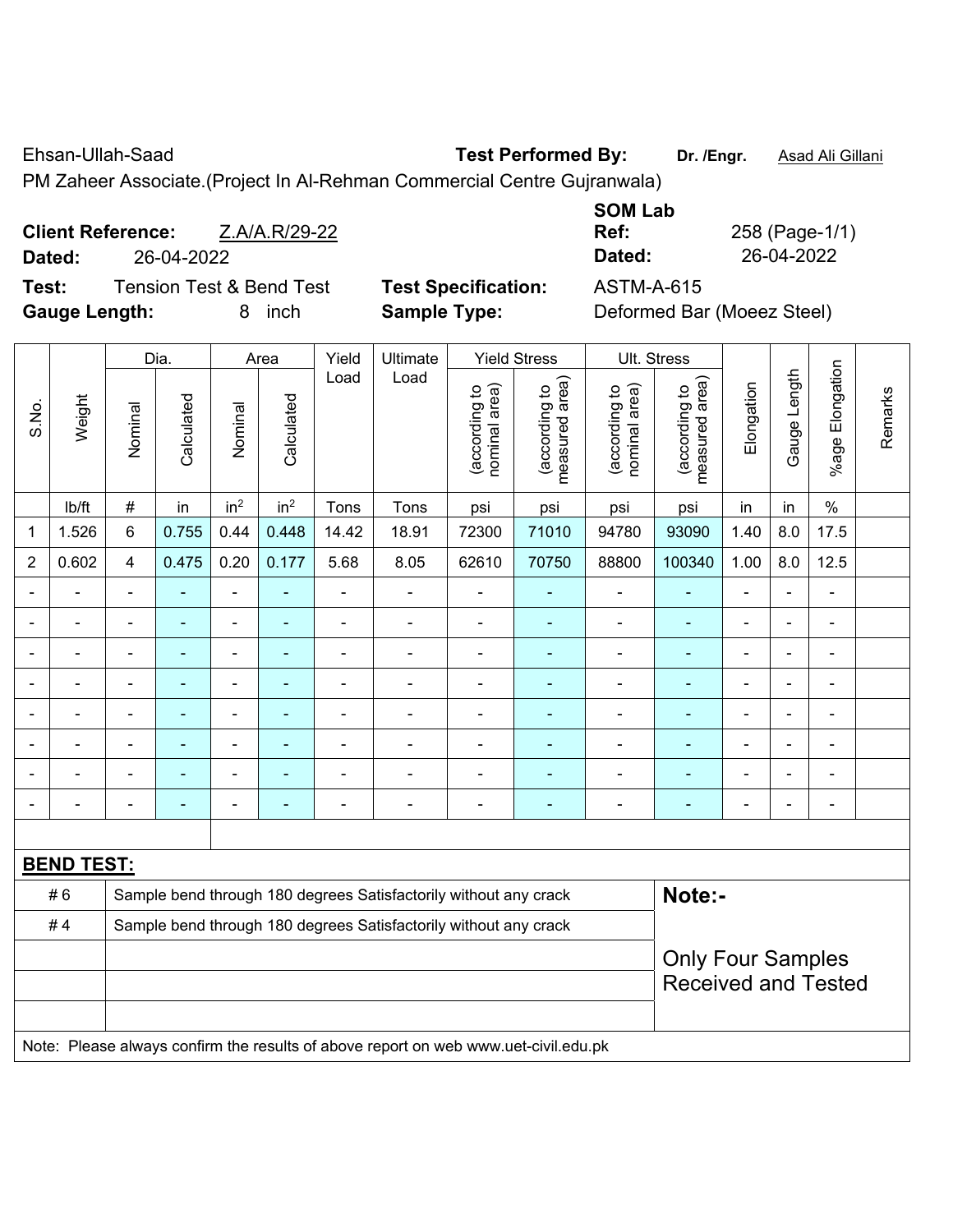## Qasim Ali **Casim Ali Casim Ali Casim Ali Casim Ali Cillani Test Performed By:** Dr. /Engr. **Asad Ali Gillani**

Senior Manager Civil, Volka Food International Ltd Multan.

| <b>Client Reference:</b><br>VFI/Civil/10<br>26-04-2022<br>Dated:                   |                                                   | <b>SOM Lab</b><br>259 (Page-1/1)<br>Ref:<br>26-04-2022<br>Dated: |
|------------------------------------------------------------------------------------|---------------------------------------------------|------------------------------------------------------------------|
| <b>Tension Test &amp; Bend Test</b><br>Test:<br><b>Gauge Length:</b><br>inch<br>8. | <b>Test Specification:</b><br><b>Sample Type:</b> | <b>ASTM-A-615</b><br>Deformed Bar                                |

|                |                   |                                                                                                | Dia.       |                 | Area            | Yield | Ultimate                                                                            |                                | <b>Yield Stress</b>             |                                | Ult. Stress                        |            |              |                       |         |
|----------------|-------------------|------------------------------------------------------------------------------------------------|------------|-----------------|-----------------|-------|-------------------------------------------------------------------------------------|--------------------------------|---------------------------------|--------------------------------|------------------------------------|------------|--------------|-----------------------|---------|
| S.No.          | Weight            | Nominal                                                                                        | Calculated | Nominal         | Calculated      | Load  | Load                                                                                | nominal area)<br>(according to | measured area)<br>(according to | nominal area)<br>(according to | area)<br>(according to<br>measured | Elongation | Gauge Length | Elongation<br>$%$ age | Remarks |
|                | Ib/ft             | #                                                                                              | in         | in <sup>2</sup> | in <sup>2</sup> | Tons  | Tons                                                                                | psi                            | psi                             | psi                            | psi                                | in         | in           | $\%$                  |         |
| 1              | 2.709             | 8                                                                                              | 1.007      | 0.79            | 0.796           | 23.09 | 33.91                                                                               | 64460                          | 63970                           | 94680                          | 93970                              | 1.40       | 8.0          | 17.5                  |         |
| $\overline{2}$ | 2.700             | 8                                                                                              | 1.005      | 0.79            | 0.793           | 22.88 | 33.89                                                                               | 63890                          | 63650                           | 94620                          | 94270                              | 1.50       | 8.0          | 18.8                  |         |
| 3              | 1.649             | 6                                                                                              | 0.786      | 0.44            | 0.485           | 16.00 | 22.24                                                                               | 80220                          | 72780                           | 111490                         | 101150                             | 1.00       | 8.0          | 12.5                  |         |
| 4              | 1.648             | 6                                                                                              | 0.785      | 0.44            | 0.484           | 15.87 | 22.32                                                                               | 79560                          | 72320                           | 111900                         | 101730                             | 1.00       | 8.0          | 12.5                  |         |
| 5              | 0.994             | 5                                                                                              | 0.610      | 0.31            | 0.292           | 9.12  | 12.51                                                                               | 64910                          | 68910                           | 88990                          | 94470                              | 1.40       | 8.0          | 17.5                  |         |
| 6              | 1.002             | 5                                                                                              | 0.612      | 0.31            | 0.294           | 9.23  | 12.61                                                                               | 65630                          | 69210                           | 89710                          | 94590                              | 1.40       | 8.0          | 17.5                  |         |
| $\overline{7}$ | 0.603             | 4                                                                                              | 0.475      | 0.20            | 0.177           | 5.45  | 7.59                                                                                | 60140                          | 67960                           | 83750                          | 94630                              | 1.20       | 8.0          | 15.0                  |         |
| 8              | 0.602             | 4                                                                                              | 0.475      | 0.20            | 0.177           | 5.47  | 7.67                                                                                | 60370                          | 68210                           | 84530                          | 95520                              | 1.30       | 8.0          | 16.3                  |         |
|                |                   |                                                                                                |            |                 |                 |       |                                                                                     |                                |                                 |                                |                                    |            |              |                       |         |
|                |                   |                                                                                                |            | $\blacksquare$  |                 |       | ä,                                                                                  | $\blacksquare$                 | $\blacksquare$                  |                                |                                    |            |              | $\blacksquare$        |         |
|                |                   |                                                                                                |            |                 |                 |       |                                                                                     |                                |                                 |                                |                                    |            |              |                       |         |
|                | <b>BEND TEST:</b> |                                                                                                |            |                 |                 |       |                                                                                     |                                |                                 |                                |                                    |            |              |                       |         |
|                | # 8               |                                                                                                |            |                 |                 |       | Sample bend through 180 degrees Satisfactorily without any crack                    |                                |                                 |                                | Note:-                             |            |              |                       |         |
|                | #6                | Sample bend through 180 degrees Satisfactorily without any crack                               |            |                 |                 |       |                                                                                     |                                |                                 |                                |                                    |            |              |                       |         |
|                | #5                | Sample bend through 180 degrees Satisfactorily without any crack<br><b>Only Twelve Samples</b> |            |                 |                 |       |                                                                                     |                                |                                 |                                |                                    |            |              |                       |         |
|                | #4                | <b>Received and Tested</b><br>Sample bend through 180 degrees Satisfactorily without any crack |            |                 |                 |       |                                                                                     |                                |                                 |                                |                                    |            |              |                       |         |
|                |                   |                                                                                                |            |                 |                 |       |                                                                                     |                                |                                 |                                |                                    |            |              |                       |         |
|                |                   |                                                                                                |            |                 |                 |       | Note: Please always confirm the results of above report on web www.uet-civil.edu.pk |                                |                                 |                                |                                    |            |              |                       |         |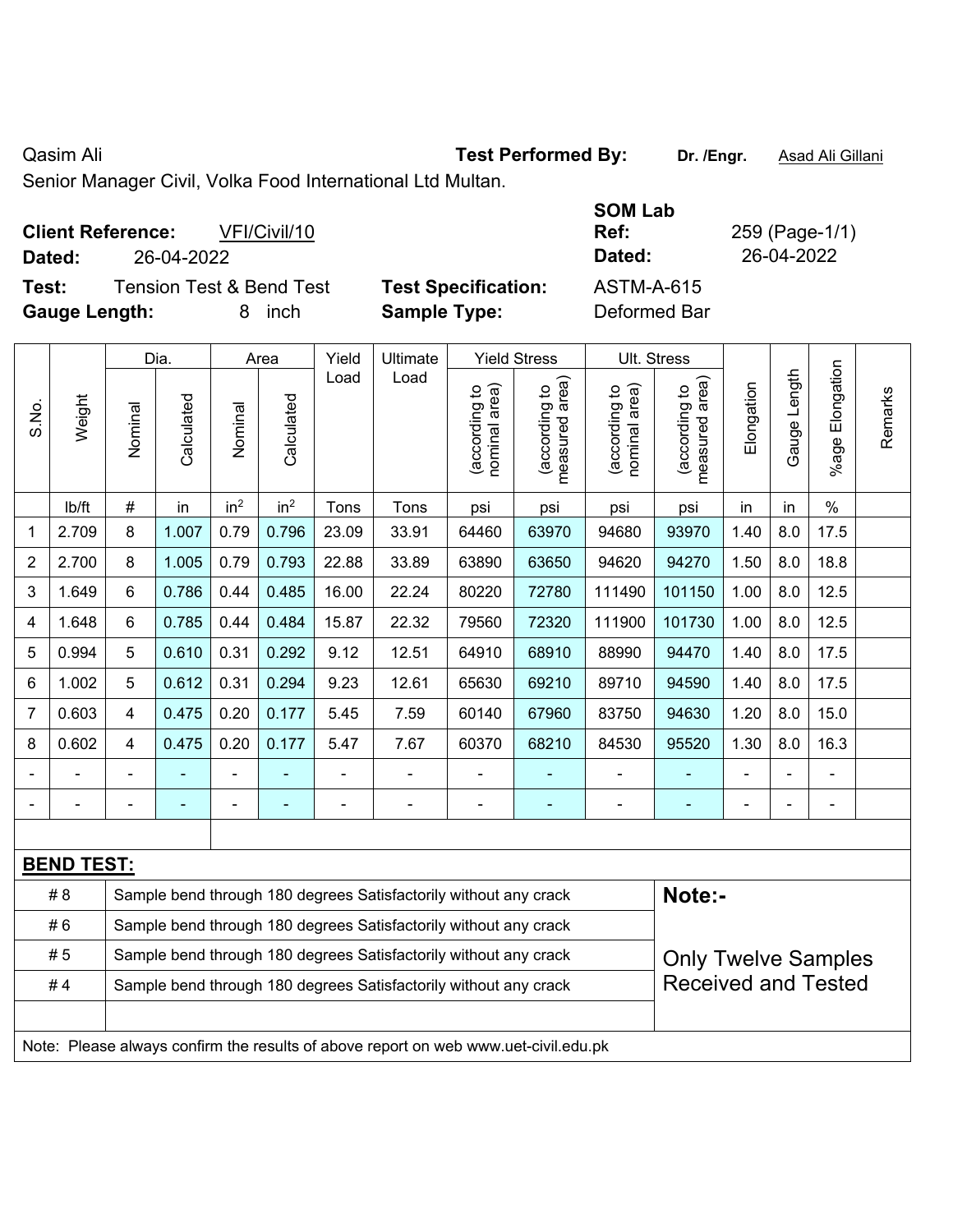BSD Shahkot .(Const Of Distt Jail Nankana Sahib ADP No.5740, For The Year 21-22)(G No.4)

|        | <b>Client Reference:</b> | /SDO/BSD/SKT                        |     |
|--------|--------------------------|-------------------------------------|-----|
| Dated: | 25-02-2022               |                                     |     |
| Test:  |                          | <b>Tension Test &amp; Bend Test</b> | Tes |

**Gauge Length:** 8 inch **Sample Type:** Deformed Bar

**SOM Lab Ref:** 260 (Page-1/4) **Dated:** 25-02-2022 **Dated:** 26-04-2022 **Text Specification:** ASTM-A-615

|                |                          |                         | Dia.           |                          | Area            | Yield          | Ultimate                                                                            |                                | <b>Yield Stress</b>             |                                | Ult. Stress                     |                |                |                          |         |
|----------------|--------------------------|-------------------------|----------------|--------------------------|-----------------|----------------|-------------------------------------------------------------------------------------|--------------------------------|---------------------------------|--------------------------------|---------------------------------|----------------|----------------|--------------------------|---------|
| S.No.          | Weight                   | Nominal                 | Calculated     | Nominal                  | Calculated      | Load           | Load                                                                                | nominal area)<br>(according to | measured area)<br>(according to | (according to<br>nominal area) | (according to<br>measured area) | Elongation     | Gauge Length   | Elongation<br>$%$ age    | Remarks |
|                | Ib/ft                    | $\#$                    | in             | in <sup>2</sup>          | in <sup>2</sup> | Tons           | Tons                                                                                | psi                            | psi                             | psi                            | psi                             | in             | in             | $\%$                     |         |
| 1              | 0.685                    | $\overline{\mathbf{4}}$ | 0.506          | 0.20                     | 0.201           | 5.50           | 8.38                                                                                | 60700                          | 60400                           | 92400                          | 91940                           | 0.90           | 8.0            | 11.3                     |         |
|                | $\blacksquare$           | $\blacksquare$          | $\blacksquare$ | $\blacksquare$           | $\blacksquare$  | $\blacksquare$ | ÷,                                                                                  | ÷,                             | $\blacksquare$                  | $\blacksquare$                 | $\blacksquare$                  | ä,             | $\blacksquare$ | $\blacksquare$           |         |
|                | $\blacksquare$           | $\blacksquare$          | $\blacksquare$ | ÷                        | $\blacksquare$  | $\blacksquare$ | $\blacksquare$                                                                      | $\overline{\phantom{a}}$       | ÷                               | ۰                              | $\blacksquare$                  | $\blacksquare$ |                | ÷,                       |         |
|                |                          | L                       | $\blacksquare$ | $\blacksquare$           | ä,              | $\blacksquare$ | $\blacksquare$                                                                      | $\blacksquare$                 | ٠                               | $\blacksquare$                 | $\blacksquare$                  | $\blacksquare$ |                | $\blacksquare$           |         |
|                |                          |                         |                |                          |                 | $\blacksquare$ | $\blacksquare$                                                                      | $\blacksquare$                 | ä,                              | $\blacksquare$                 | $\blacksquare$                  |                |                | $\blacksquare$           |         |
| $\blacksquare$ | $\blacksquare$           | $\blacksquare$          | $\blacksquare$ | $\blacksquare$           | ÷,              | $\blacksquare$ | $\blacksquare$                                                                      | $\blacksquare$                 | $\blacksquare$                  | $\blacksquare$                 | ÷,                              | $\blacksquare$ | $\blacksquare$ | $\overline{\phantom{a}}$ |         |
| $\blacksquare$ | $\overline{\phantom{0}}$ | $\blacksquare$          | $\blacksquare$ | $\blacksquare$           | ٠               | $\blacksquare$ | $\overline{\phantom{0}}$                                                            | $\blacksquare$                 | $\blacksquare$                  | $\blacksquare$                 | ٠                               | $\blacksquare$ | $\blacksquare$ | $\blacksquare$           |         |
|                | $\blacksquare$           | $\blacksquare$          | $\blacksquare$ | $\blacksquare$           | $\blacksquare$  | $\blacksquare$ | ÷,                                                                                  | $\blacksquare$                 | $\blacksquare$                  | $\blacksquare$                 | ÷,                              | $\blacksquare$ |                | $\blacksquare$           |         |
|                |                          |                         | $\blacksquare$ |                          |                 | $\blacksquare$ | $\blacksquare$                                                                      | $\overline{\phantom{a}}$       | $\blacksquare$                  | $\blacksquare$                 | $\blacksquare$                  | $\blacksquare$ |                | $\blacksquare$           |         |
|                |                          | $\blacksquare$          |                | $\overline{\phantom{0}}$ | Ē.              | ٠              | $\blacksquare$                                                                      | Ē,                             | ÷                               | ۰                              | $\blacksquare$                  |                |                | $\blacksquare$           |         |
|                |                          |                         |                |                          |                 |                |                                                                                     |                                |                                 |                                |                                 |                |                |                          |         |
|                | <b>BEND TEST:</b>        |                         |                |                          |                 |                |                                                                                     |                                |                                 |                                |                                 |                |                |                          |         |
|                | #4                       |                         |                |                          |                 |                | Sample bend through 180 degrees Satisfactorily without any crack                    |                                |                                 |                                | Note:-                          |                |                |                          |         |
|                |                          |                         |                |                          |                 |                |                                                                                     |                                |                                 |                                |                                 |                |                |                          |         |
|                |                          |                         |                |                          |                 |                |                                                                                     |                                |                                 |                                | <b>Only Two Samples</b>         |                |                |                          |         |
|                |                          |                         |                |                          |                 |                |                                                                                     |                                |                                 |                                | <b>Received and Tested</b>      |                |                |                          |         |
|                |                          |                         |                |                          |                 |                |                                                                                     |                                |                                 |                                |                                 |                |                |                          |         |
|                |                          |                         |                |                          |                 |                | Note: Please always confirm the results of above report on web www.uet-civil.edu.pk |                                |                                 |                                |                                 |                |                |                          |         |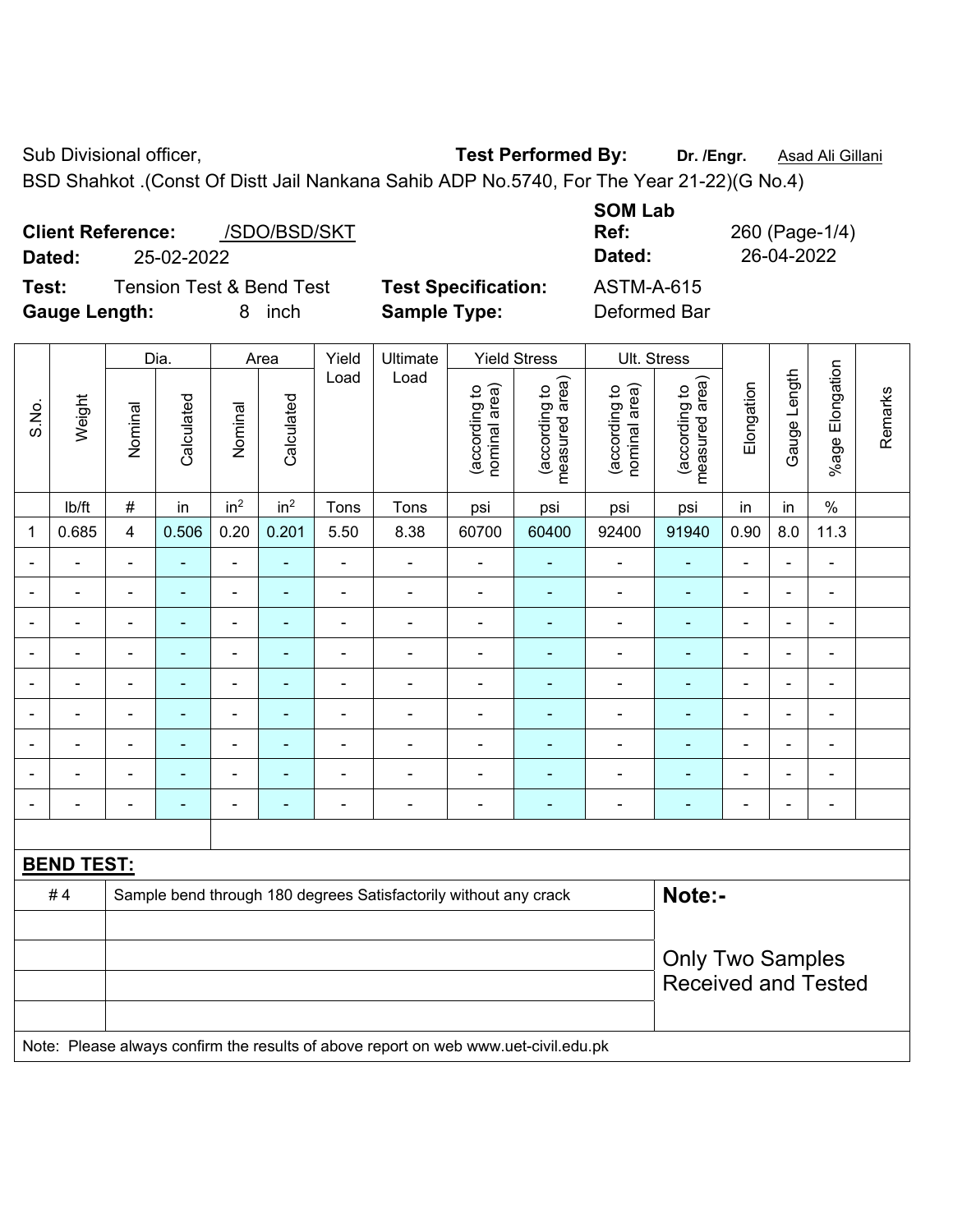BSD Shahkot .(Const Of Distt Jail Nankana Sahib ADP No.5740, For The Year 21-22)(G No.4)

|        | <b>Client Reference:</b> | /SDO/BSD/SKT                        |    |
|--------|--------------------------|-------------------------------------|----|
| Dated: | 28-02-2022               |                                     |    |
| Test:  |                          | <b>Tension Test &amp; Bend Test</b> | Tε |

**Test Specification:** ASTM-A-615 **Gauge Length:** 8 inch **Sample Type:** Deformed Bar

**SOM Lab Ref:** 260 (Page-2/4) **Dated:** 28-02-2022 **Dated:** 26-04-2022

|       |                   |                | Dia.           |                          | Area            | Yield          | Ultimate                                                                            |                                | <b>Yield Stress</b>             |                                | Ult. Stress                                           |                          |                |                       |         |
|-------|-------------------|----------------|----------------|--------------------------|-----------------|----------------|-------------------------------------------------------------------------------------|--------------------------------|---------------------------------|--------------------------------|-------------------------------------------------------|--------------------------|----------------|-----------------------|---------|
| S.No. | Weight            | Nominal        | Calculated     | Nominal                  | Calculated      | Load           | Load                                                                                | nominal area)<br>(according to | (according to<br>measured area) | (according to<br>nominal area) | (according to<br>measured area)                       | Elongation               | Gauge Length   | Elongation<br>$%$ age | Remarks |
|       | lb/ft             | #              | in             | in <sup>2</sup>          | in <sup>2</sup> | Tons           | Tons                                                                                | psi                            | psi                             | psi                            | psi                                                   | in                       | in             | $\%$                  |         |
| 1     | 0.666             | 4              | 0.500          | 0.20                     | 0.196           | 5.30           | 8.36                                                                                | 58460                          | 59650                           | 92180                          | 94060                                                 | 1.00                     | 8.0            | 12.5                  |         |
|       | ÷                 | $\blacksquare$ | $\blacksquare$ | ÷                        |                 | $\blacksquare$ | $\overline{\phantom{a}}$                                                            | $\blacksquare$                 | $\blacksquare$                  | $\blacksquare$                 | $\blacksquare$                                        | $\overline{\phantom{a}}$ | ä,             | $\blacksquare$        |         |
|       | $\blacksquare$    |                | ٠              | $\overline{\phantom{a}}$ |                 | $\blacksquare$ | ÷                                                                                   | $\blacksquare$                 | ۰                               | $\blacksquare$                 | $\blacksquare$                                        | $\blacksquare$           |                | $\blacksquare$        |         |
|       |                   |                | ٠              | ä,                       |                 | $\blacksquare$ | Ē,                                                                                  | $\blacksquare$                 | ۰                               | $\blacksquare$                 | ä,                                                    | ä,                       |                | $\blacksquare$        |         |
|       |                   |                |                | ۰                        |                 |                |                                                                                     |                                |                                 |                                |                                                       |                          |                | $\blacksquare$        |         |
|       | $\overline{a}$    |                | ۳              | ÷                        |                 |                | $\blacksquare$                                                                      | $\blacksquare$                 |                                 | ۰                              | $\blacksquare$                                        | $\blacksquare$           |                | $\blacksquare$        |         |
|       |                   | $\blacksquare$ | ۰              | ÷,                       | ٠               | ÷              | $\blacksquare$                                                                      | $\blacksquare$                 | $\blacksquare$                  | $\overline{\phantom{a}}$       | ÷,                                                    | $\blacksquare$           | $\blacksquare$ | $\blacksquare$        |         |
|       | ÷                 |                | $\blacksquare$ | ÷                        |                 | $\blacksquare$ | ÷                                                                                   | $\blacksquare$                 |                                 | ä,                             | $\blacksquare$                                        | $\blacksquare$           |                | $\blacksquare$        |         |
|       |                   |                | $\blacksquare$ | ÷,                       |                 | L,             | Ē,                                                                                  | $\blacksquare$                 |                                 | Ē,                             | L,                                                    | L,                       |                | $\blacksquare$        |         |
|       |                   |                |                | ÷                        |                 | Ē,             | Ē,                                                                                  | $\blacksquare$                 |                                 | ä,                             |                                                       | $\blacksquare$           |                | $\blacksquare$        |         |
|       |                   |                |                |                          |                 |                |                                                                                     |                                |                                 |                                |                                                       |                          |                |                       |         |
|       | <b>BEND TEST:</b> |                |                |                          |                 |                |                                                                                     |                                |                                 |                                |                                                       |                          |                |                       |         |
|       | #4                |                |                |                          |                 |                | Sample bend through 180 degrees Satisfactorily without any crack                    |                                |                                 |                                | Note:-                                                |                          |                |                       |         |
|       |                   |                |                |                          |                 |                |                                                                                     |                                |                                 |                                |                                                       |                          |                |                       |         |
|       |                   |                |                |                          |                 |                |                                                                                     |                                |                                 |                                | <b>Only Two Samples</b><br><b>Received and Tested</b> |                          |                |                       |         |
|       |                   |                |                |                          |                 |                | Note: Please always confirm the results of above report on web www.uet-civil.edu.pk |                                |                                 |                                |                                                       |                          |                |                       |         |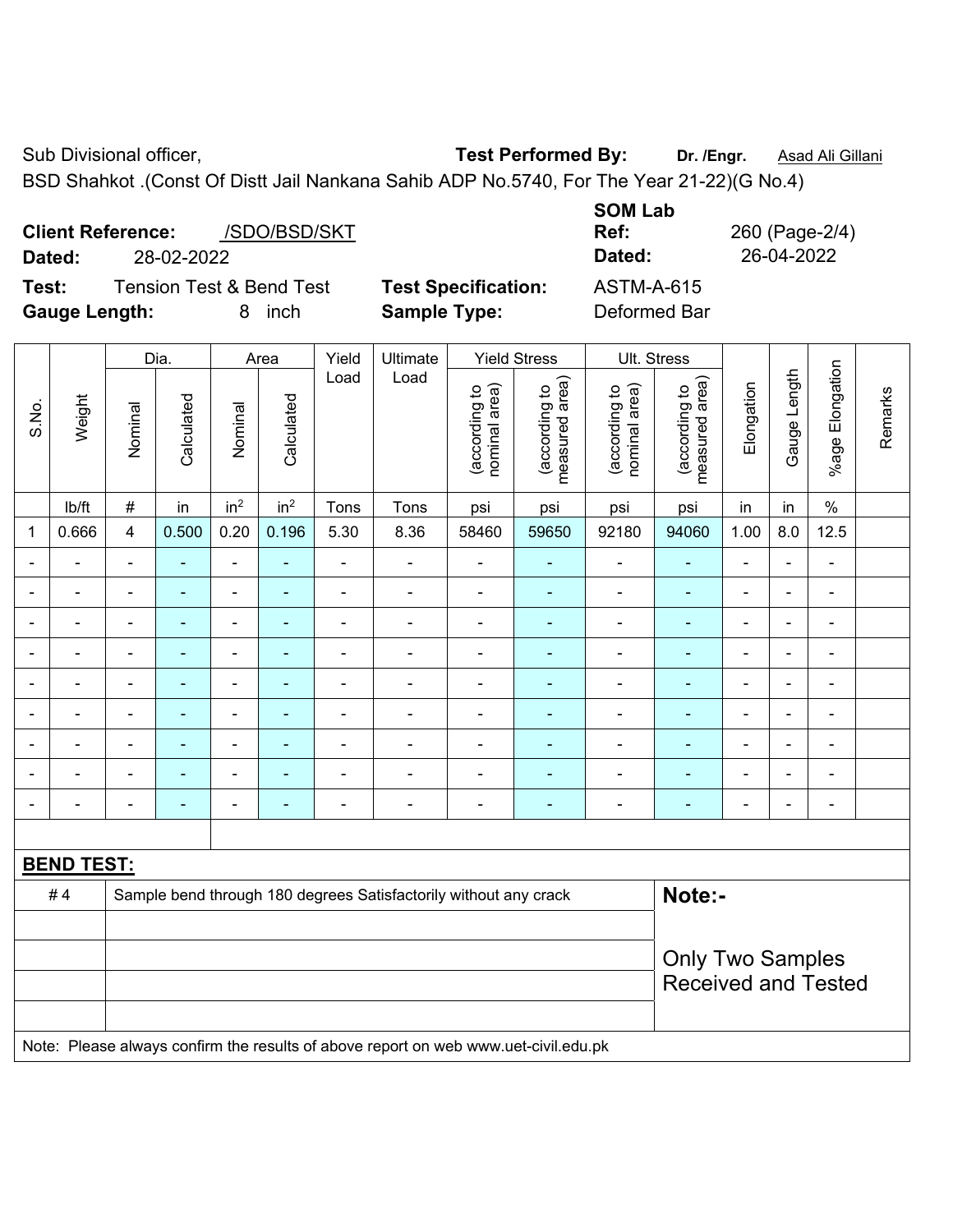BSD Shahkot .(Const Of Distt Jail Nankana Sahib ADP No.5740, For The Year 21-22)(G No.4)

|        | <b>Client Reference:</b> | /SDO/BSD/SKT                        |               |
|--------|--------------------------|-------------------------------------|---------------|
| Dated: | 10-03-2022               |                                     |               |
| Test:  |                          | <b>Tension Test &amp; Bend Test</b> | <b>Test S</b> |

**Specification:** ASTM-A-615

**SOM Lab Ref:** 260 (Page-3/4) **Dated:** 10-03-2022 **Dated:** 26-04-2022

**Gauge Length:** 8 inch **Sample Type:** Deformed Bar

|  | inch |  |
|--|------|--|
|--|------|--|

|                          |                   | Dia.           |                | Area                         |                          | Yield          | Ultimate                                                         |                                | <b>Yield Stress</b>             | Ult. Stress                    |                                 |                          |                |                          |         |
|--------------------------|-------------------|----------------|----------------|------------------------------|--------------------------|----------------|------------------------------------------------------------------|--------------------------------|---------------------------------|--------------------------------|---------------------------------|--------------------------|----------------|--------------------------|---------|
| S.No.                    | Weight            | Nominal        | Calculated     | Nominal                      | Calculated               | Load           | Load                                                             | nominal area)<br>(according to | (according to<br>measured area) | nominal area)<br>(according to | (according to<br>measured area) | Elongation               | Gauge Length   | %age Elongation          | Remarks |
|                          | Ib/ft             | $\#$           | in             | in <sup>2</sup>              | in <sup>2</sup>          | Tons           | Tons                                                             | psi                            | psi                             | psi                            | psi                             | in                       | in             | $\%$                     |         |
| $\mathbf{1}$             | 0.684             | $\overline{4}$ | 0.506          | 0.20                         | 0.201                    | 5.47           | 8.00                                                             | 60370                          | 60070                           | 88240                          | 87800                           | 0.70                     | 8.0            | 8.8                      |         |
|                          |                   | $\blacksquare$ | ÷,             | $\qquad \qquad \blacksquare$ |                          | ä,             | ÷                                                                | $\blacksquare$                 |                                 | $\blacksquare$                 | $\blacksquare$                  | ä,                       |                | $\blacksquare$           |         |
|                          |                   | $\blacksquare$ | ÷,             | ä,                           | ÷,                       | $\blacksquare$ | ä,                                                               | $\blacksquare$                 |                                 | $\overline{\phantom{a}}$       |                                 | $\blacksquare$           |                | ä,                       |         |
| $\overline{\phantom{a}}$ | ۰                 | $\blacksquare$ | $\blacksquare$ | $\overline{\phantom{a}}$     | $\blacksquare$           | $\blacksquare$ | ÷                                                                | $\blacksquare$                 | ۰                               | $\overline{a}$                 | $\blacksquare$                  | $\overline{\phantom{a}}$ | $\blacksquare$ | $\overline{\phantom{a}}$ |         |
| $\blacksquare$           |                   | $\blacksquare$ | L,             | $\qquad \qquad \blacksquare$ | $\overline{\phantom{a}}$ | $\blacksquare$ | ÷                                                                | $\blacksquare$                 |                                 | $\blacksquare$                 | ÷,                              | $\blacksquare$           |                | $\blacksquare$           |         |
|                          |                   |                | ÷,             | $\blacksquare$               | ٠                        | Ē,             | $\blacksquare$                                                   | $\blacksquare$                 |                                 | $\blacksquare$                 | $\blacksquare$                  | $\overline{\phantom{0}}$ |                | $\blacksquare$           |         |
| $\blacksquare$           |                   | $\blacksquare$ | ۰              | ÷                            | $\blacksquare$           | $\blacksquare$ | ÷                                                                | $\blacksquare$                 |                                 | $\blacksquare$                 | ٠                               | $\blacksquare$           | $\blacksquare$ | $\blacksquare$           |         |
| $\blacksquare$           |                   | $\blacksquare$ | ÷,             | $\blacksquare$               | $\blacksquare$           | $\blacksquare$ | $\blacksquare$                                                   | $\blacksquare$                 | $\blacksquare$                  | $\blacksquare$                 | $\overline{\phantom{0}}$        | $\overline{\phantom{0}}$ | ÷              | $\blacksquare$           |         |
| $\blacksquare$           |                   | $\blacksquare$ | ä,             | $\qquad \qquad \blacksquare$ | $\overline{\phantom{a}}$ | $\blacksquare$ | $\blacksquare$                                                   | $\blacksquare$                 | ۰                               | $\blacksquare$                 | $\blacksquare$                  | $\blacksquare$           |                | $\blacksquare$           |         |
|                          |                   |                | ۰              |                              |                          | $\blacksquare$ | $\blacksquare$                                                   | $\qquad \qquad \blacksquare$   |                                 |                                |                                 | $\blacksquare$           |                | $\blacksquare$           |         |
|                          |                   |                |                |                              |                          |                |                                                                  |                                |                                 |                                |                                 |                          |                |                          |         |
|                          | <b>BEND TEST:</b> |                |                |                              |                          |                |                                                                  |                                |                                 |                                |                                 |                          |                |                          |         |
|                          | #4                |                |                |                              |                          |                | Sample bend through 180 degrees Satisfactorily without any crack |                                |                                 |                                | Note:-                          |                          |                |                          |         |
|                          |                   |                |                |                              |                          |                |                                                                  |                                |                                 |                                |                                 |                          |                |                          |         |
|                          |                   |                |                |                              |                          |                |                                                                  |                                | <b>Only Two Samples</b>         |                                |                                 |                          |                |                          |         |
|                          |                   |                |                |                              |                          |                |                                                                  |                                |                                 |                                | <b>Received and Tested</b>      |                          |                |                          |         |
|                          |                   |                |                |                              |                          |                |                                                                  |                                |                                 |                                |                                 |                          |                |                          |         |

Note: Please always confirm the results of above report on web www.uet-civil.edu.pk